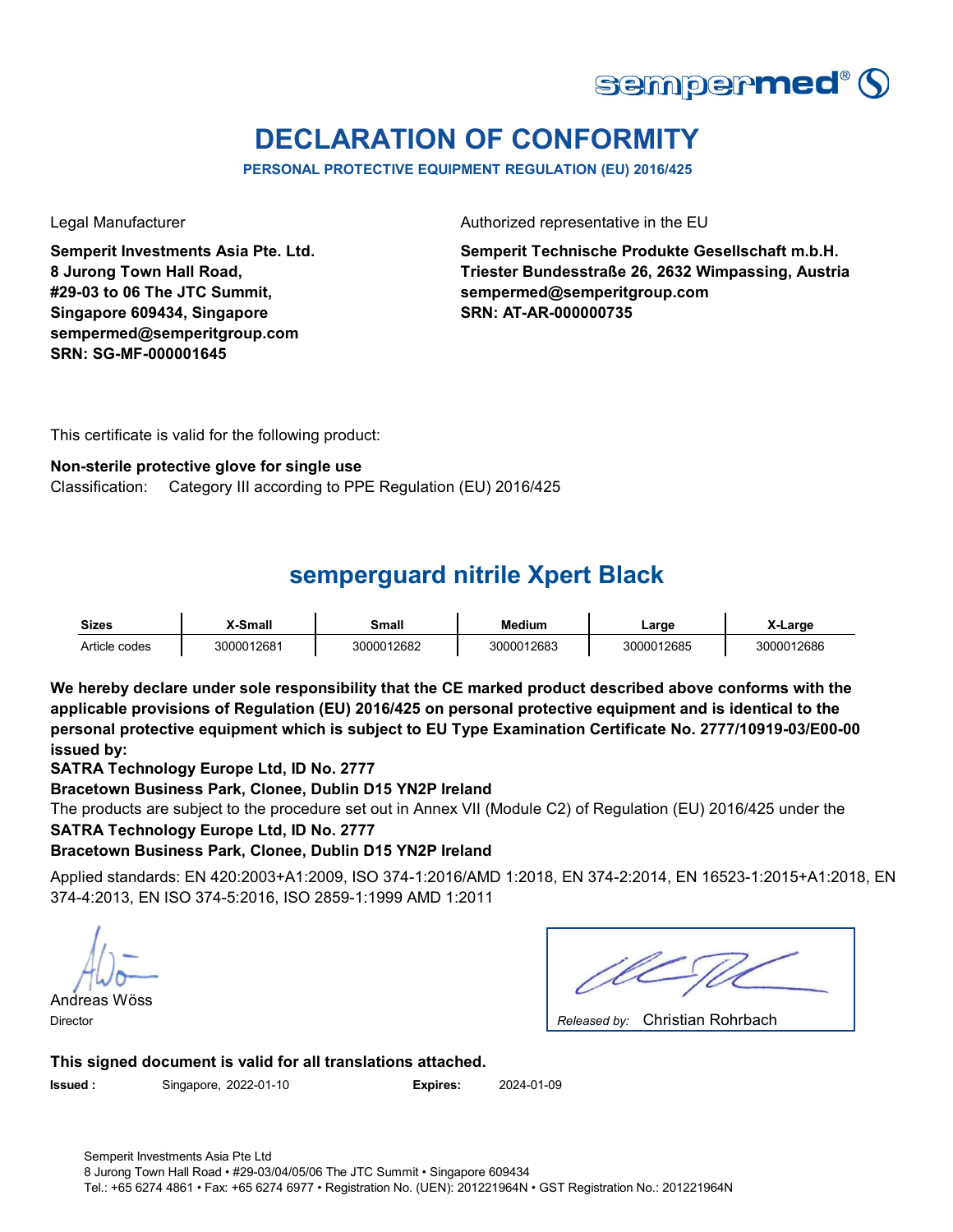

# **KONFORMITÄTSERKLÄRUNG**

VERORDNUNG (EU) 2016/425 FÜR PERSÖNLICHE SCHUTZAUSRÜSTUNG

**Semperit Investments Asia Pte. Ltd. 8 Jurong Town Hall Road, #29-03 to 06 The JTC Summit, Singapore 609434, Singapore sempermed@semperitgroup.com SRN: SG-MF-000001645**

Hersteller EU-Bevollmächtigter

**Semperit Technische Produkte Gesellschaft m.b.H. Triester Bundesstraße 26, 2632 Wimpassing, Austria sempermed@semperitgroup.com SRN: AT-AR-000000735**

Dieses Zertifikat ist gültig für die folgenden Produkte:

**Nicht-steriler Schutzhandschuh für den Einmalgebrauch** Klassifizierung: Kategorie III gemäß PSA Verordnung (EU) 2016/425

## **semperguard nitrile Xpert Black**

| Größen         | <sup>™</sup> Small | <b>Small</b> | <b>Medium</b> | ∟arɑe      | 2500       |
|----------------|--------------------|--------------|---------------|------------|------------|
| Artikelnummern | 3000012681         | 00012682     | 3000012683    | 3000012685 | 3000012686 |

**Wir bestätigen hiermit unter alleiniger Verantwortung, dass die oben genannten CE gekennzeichneten Produkte mit den maßgeblichen Bestimmungen der Verordnung (EU) 2016/425 für Persönliche Schutzausrüstung übereinstimmen und Gegenstand sind der EU-Baumusterprüfbescheinigung Nr. 2777/10919-03/E00-00 ausgestellt durch:**

**SATRA Technology Europe Ltd, ID No. 2777**

**Bracetown Business Park, Clonee, Dublin D15 YN2P Ireland**

Die Produkte sind Gegenstand der Verfahren gemäß Annex VII (Module C2) der Verordnung unter Aufsicht von

**SATRA Technology Europe Ltd, ID No. 2777**

**Bracetown Business Park, Clonee, Dublin D15 YN2P Ireland**

Angewandte Normen: EN 420:2003+A1:2009, ISO 374-1:2016/AMD 1:2018, EN 374-2:2014, EN 16523-1:2015+A1:2018, EN 374-4:2013, EN ISO 374-5:2016, ISO 2859-1:1999 AMD 1:2011

**Ausgestellt am:** Singapore, 2022-01-10 **Gültig bis:** 2024-01-09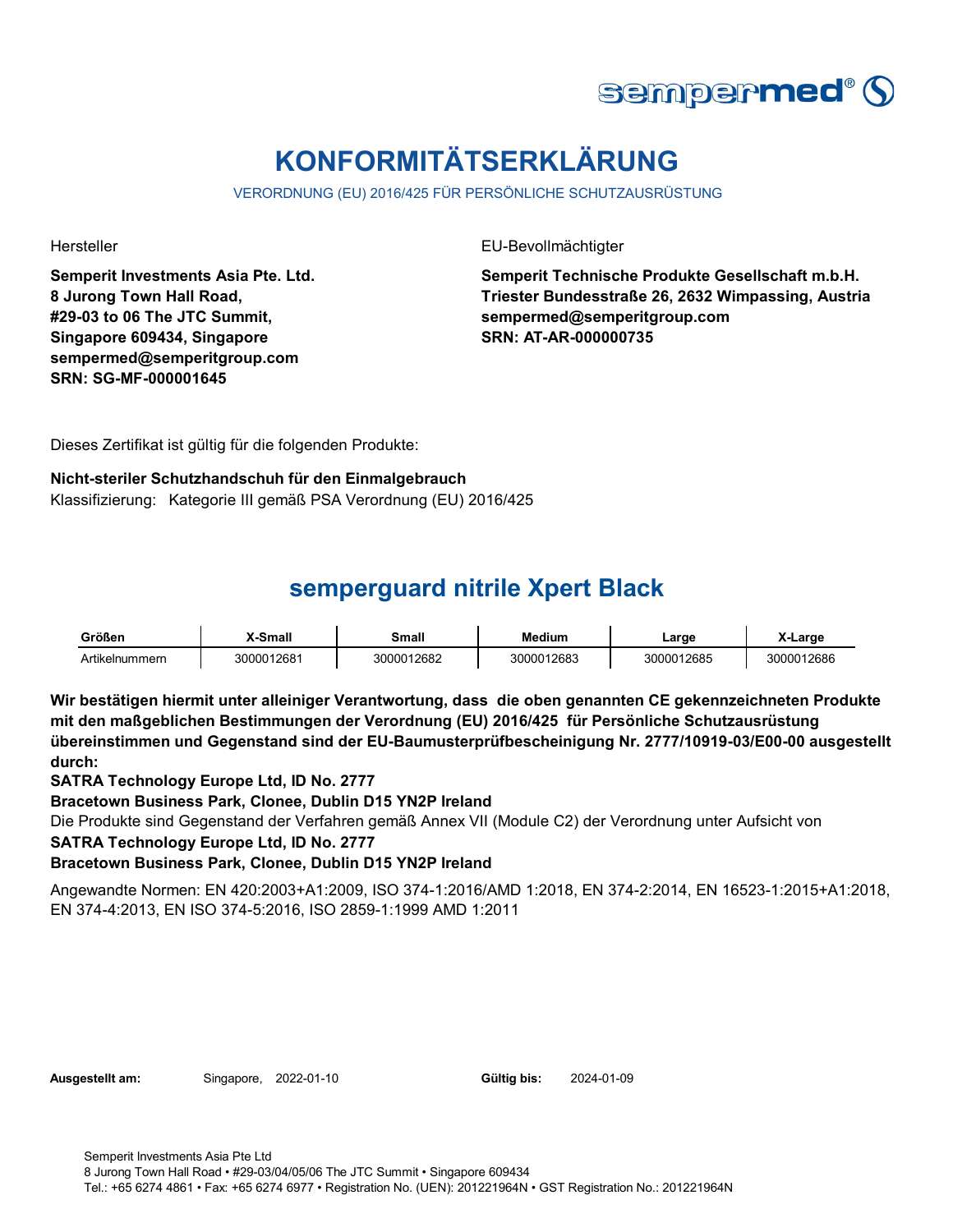

# **DÉCLARATION DE CONFORMITÉ**

RÈGLEMENT (UE) 2016/425 POUR L'ÉQUIPEMENT DE PROTECTION INDIVIDUELLE

**Semperit Investments Asia Pte. Ltd. 8 Jurong Town Hall Road, #29-03 to 06 The JTC Summit, Singapore 609434, Singapore sempermed@semperitgroup.com SRN: SG-MF-000001645**

Fabricant **Représentant UE** 

**Semperit Technische Produkte Gesellschaft m.b.H. Triester Bundesstraße 26, 2632 Wimpassing, Austria sempermed@semperitgroup.com SRN: AT-AR-000000735**

Ce certificat est valable pour les produits suivants :

#### **Gant de protection non-stérile à usage unique**

Classification : Catégorie III selon la règlement EPI (UE) 2016/425

### **semperguard nitrile Xpert Black**

| Tailles           | X-Small    | Small      | <b>Medium</b> | ∟arge      | X-Large    |
|-------------------|------------|------------|---------------|------------|------------|
| Numéros d'article | 3000012681 | 3000012682 | 3000012683    | 3000012685 | 3000012686 |

**Par la présente, nous déclarons sous notre propre responsabilité que les produits portant le symbole CE mentionnés ci-dessus sont conformes aux dispositions essentielles de la règlement (UE) 2016/425 concernant l'équipement de protection individuelle sont identiques à l'équipement de protection individuelle faisant l'objet du certificat d'examen de type UE numéro 2777/10919-03/E00-00 délivré par:**

#### **SATRA Technology Europe Ltd, ID No. 2777**

**Bracetown Business Park, Clonee, Dublin D15 YN2P Ireland**

**SATRA Technology Europe Ltd, ID No. 2777** Les produits sont soumis aux procédures visées dans l'annexe VII (Module C2) de la règlement sous la surveillance de

#### **Bracetown Business Park, Clonee, Dublin D15 YN2P Ireland**

Normes appliquées : EN 420:2003+A1:2009, ISO 374-1:2016/AMD 1:2018, EN 374-2:2014, EN 16523-1:2015+A1:2018, EN 374-4:2013, EN ISO 374-5:2016, ISO 2859-1:1999 AMD 1:2011

| <b>Délivré le : Singapore,</b> |  |
|--------------------------------|--|
|--------------------------------|--|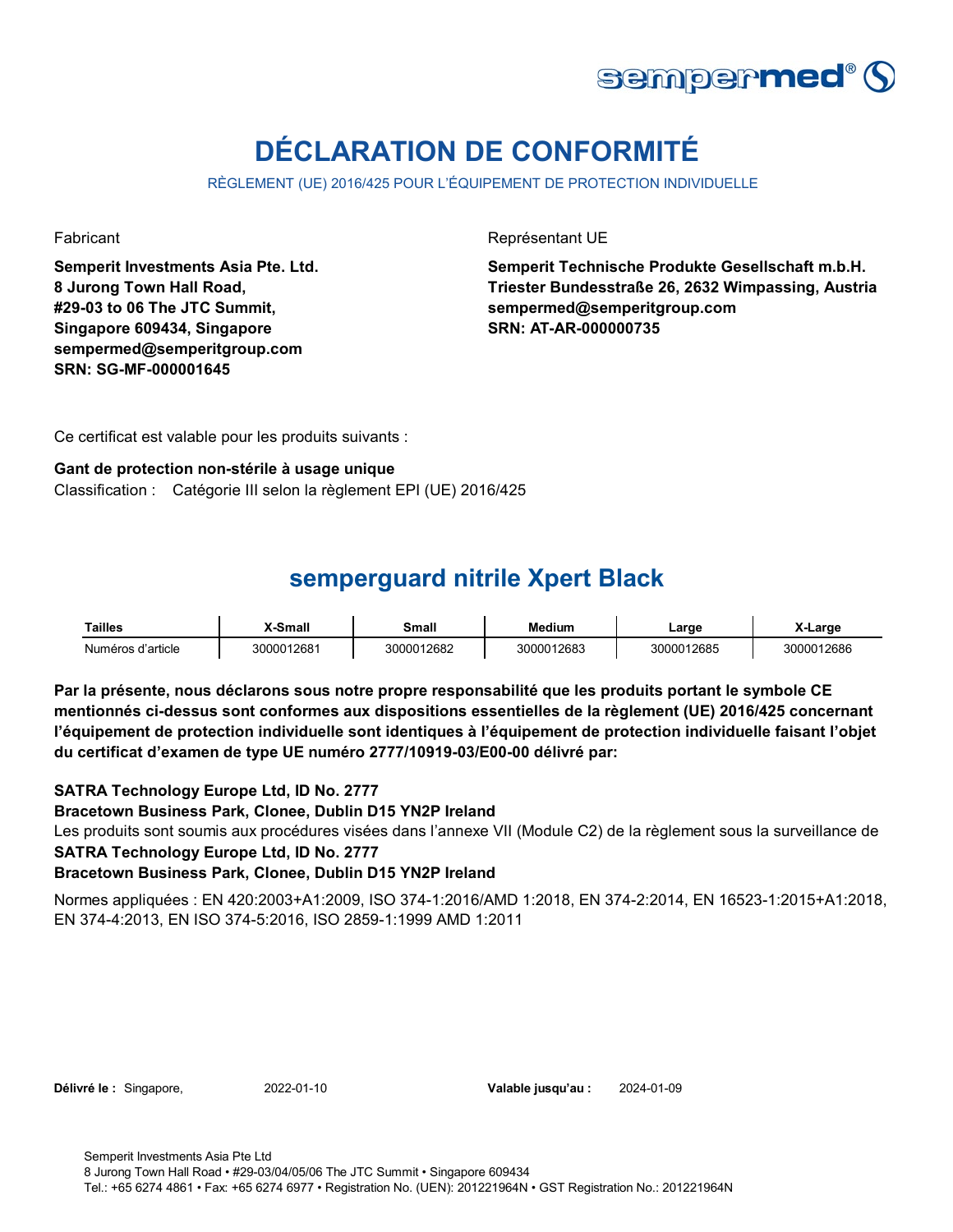

# **DICHIARAZIONE DI CONFORMITÀ**

REGOLAMENTO (UE) 2016/425 DELL'APPARECCHIATURA DI PROTEZIONE INDIVIDUALE

**Semperit Investments Asia Pte. Ltd. 8 Jurong Town Hall Road, #29-03 to 06 The JTC Summit, Singapore 609434, Singapore sempermed@semperitgroup.com SRN: SG-MF-000001645**

Produttore **Rappresentante autorizzato nell'UE** 

**Semperit Technische Produkte Gesellschaft m.b.H. Triester Bundesstraße 26, 2632 Wimpassing, Austria sempermed@semperitgroup.com SRN: AT-AR-000000735**

Questo certificato è valido per il seguente prodotto:

#### **Guanto protettivo non sterile monouso**

Clasificazione: Categoria III secondo il regolamento (UE) 2016/425 del PPE

## **semperguard nitrile Xpert Black**

| <b>Misure</b>   | -Small     | Small      | <b>Medium</b> | ∟arge      | X-Larɑe    |
|-----------------|------------|------------|---------------|------------|------------|
| Codici articolo | 3000012681 | 3000012682 | 3000012683    | 3000012685 | 3000012686 |

**Con la presente, dichiariamo sotto la nostra esclusiva responsabilità che il prodotto con marchio CE sopra descritto è conforme alle disposizioni applicabili del Regolamento (UE) 2016/425 sui dispositivi di protezione individuale ed è identico al dispositivo di protezione personale che è soggetto al Certificato di Esame di Tipo UE n. 2777/10919-03/E00-00 rilasciato da:**

**SATRA Technology Europe Ltd, ID No. 2777**

**Bracetown Business Park, Clonee, Dublin D15 YN2P Ireland**

ed è soggetto alla procedura di cui all'allegato VII (modulo C2) del regolamento (UE) 2016/425 sotto il controllo di

**SATRA Technology Europe Ltd, ID No. 2777**

### **Bracetown Business Park, Clonee, Dublin D15 YN2P Ireland**

Norme applicate: EN 420:2003+A1:2009, ISO 374-1:2016/AMD 1:2018, EN 374-2:2014, EN 16523-1:2015+A1:2018, EN 374-4:2013, EN ISO 374-5:2016, ISO 2859-1:1999 AMD 1:2011

**Rilasciato :** Singapore, 2022-01-10 **Scade:** 2024-01-09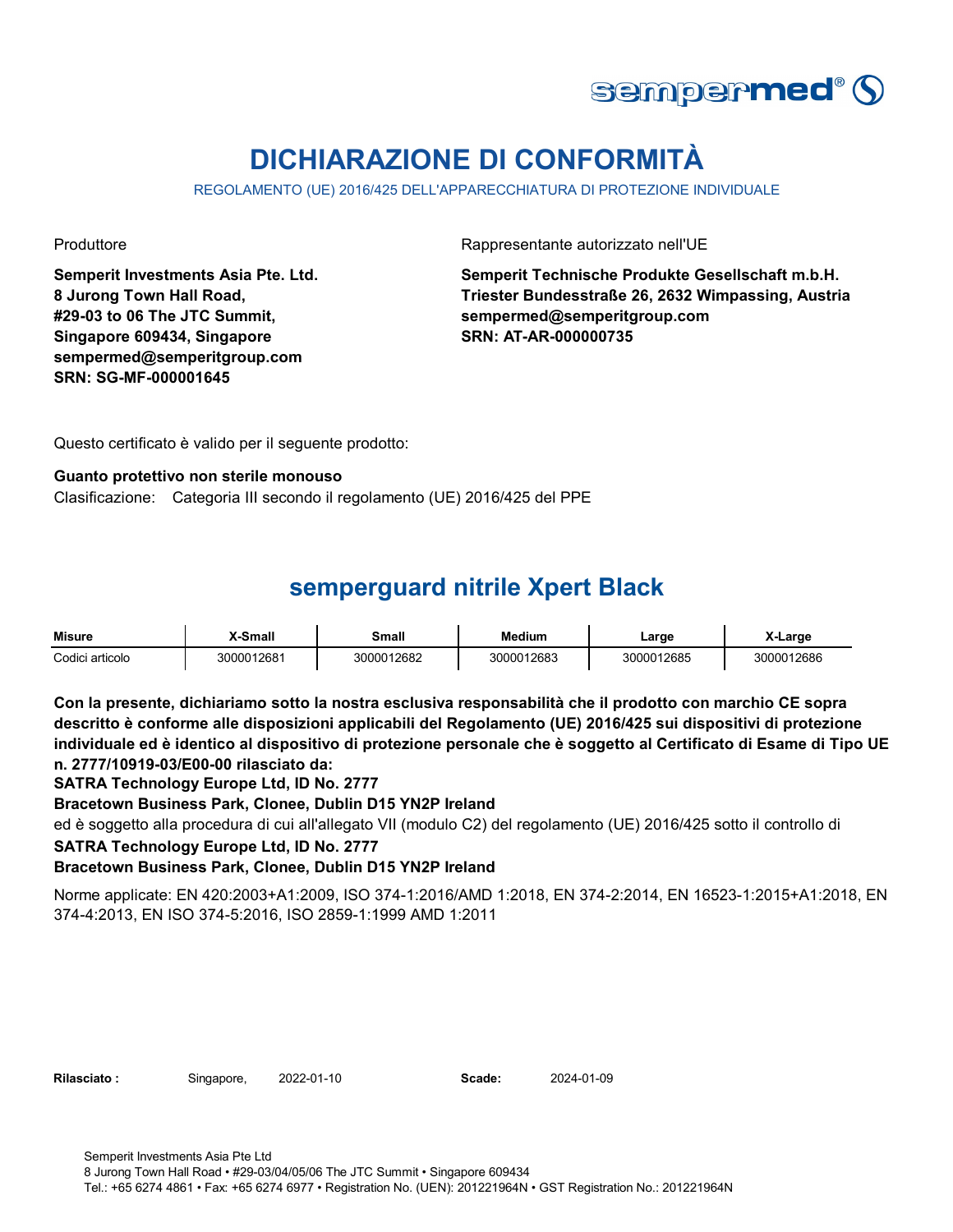

# **CONFORMITEITSVERKLARING**

VERORDENING (EU) 2016/425 BETREFFENDE PERSOONLIJKE BESCHERMENDE UITRUSTING

**Semperit Investments Asia Pte. Ltd. 8 Jurong Town Hall Road, #29-03 to 06 The JTC Summit, Singapore 609434, Singapore sempermed@semperitgroup.com SRN: SG-MF-000001645**

Fabrikant Gemachtigde EU

**Semperit Technische Produkte Gesellschaft m.b.H. Triester Bundesstraße 26, 2632 Wimpassing, Austria sempermed@semperitgroup.com SRN: AT-AR-000000735**

Dit certificaat is geldig voor de volgende producten:

### **Niet-steriele beschermende handschoen voor eenmalig gebruik** Classificatie: Categorie III volgens PBM-verordening (EU) 2016/425

# **semperguard nitrile Xpert Black**

| <b>Maten</b>   | X-Small    | Small      | <b>Medium</b> | ∟arqe      | $\cdots$<br>X-Large |
|----------------|------------|------------|---------------|------------|---------------------|
| Artikelnummers | 3000012681 | 3000012682 | 3000012683    | 3000012685 | 3000012686          |

**Hierbij verklaren wij onder uitsluitende verantwoordelijkheid, dat de bovengenoemde CE-gemarkeerde producten voldoen aan de relevante bepalingen van de Verordening (EU) 2016/425 over persoonlijke beschermingsmiddelen en het onderworpen zijn aan het certificaat van EU-typeonderzoek nr.2777/10919-03/E00- 00 uitgegeven door:**

**SATRA Technology Europe Ltd, ID No. 2777**

**Bracetown Business Park, Clonee, Dublin D15 YN2P Ireland**

De producten vallen onder de procedures van bijlage VII (module C2) van de verordening onder toezicht van

**SATRA Technology Europe Ltd, ID No. 2777**

**Bracetown Business Park, Clonee, Dublin D15 YN2P Ireland**

Toegepaste normen: EN 420:2003+A1:2009, ISO 374-1:2016/AMD 1:2018, EN 374-2:2014, EN 16523- 1:2015+A1:2018, EN 374-4:2013, EN ISO 374-5:2016, ISO 2859-1:1999 AMD 1:2011

| Uitgegeven op: |  |
|----------------|--|
|----------------|--|

**Uitgegeven op:** Singapore, 2022-01-10 **Geldig tot:** 2024-01-09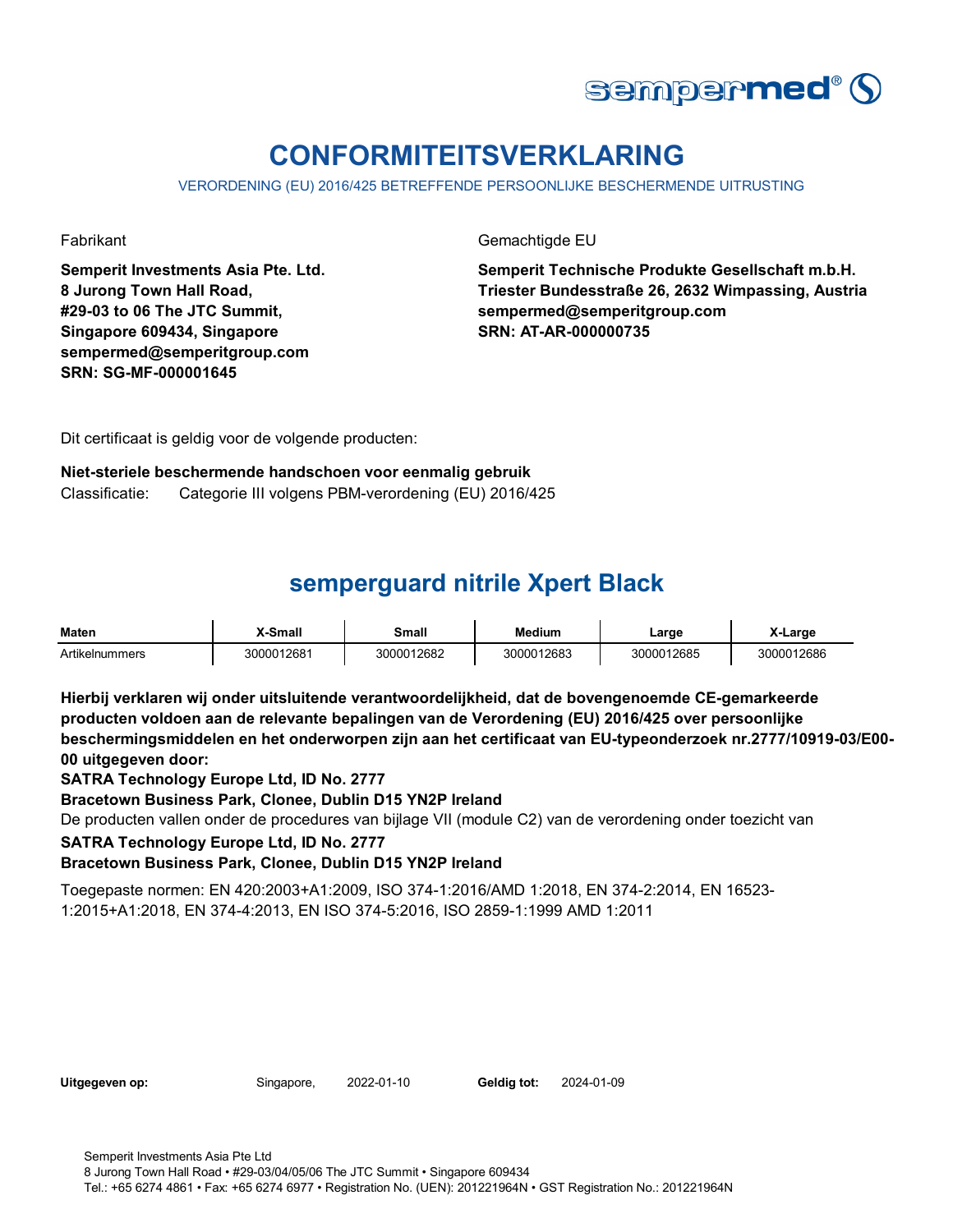

# **DECLARACIÓN DE CONFORMIDAD**

REGLAMENTO (UE) 2016/425 PARA EQUIPAMIENTOS PERSONALES

**Semperit Investments Asia Pte. Ltd. 8 Jurong Town Hall Road, #29-03 to 06 The JTC Summit, Singapore 609434, Singapore sempermed@semperitgroup.com SRN: SG-MF-000001645**

Fabricante de la UE

**Semperit Technische Produkte Gesellschaft m.b.H. Triester Bundesstraße 26, 2632 Wimpassing, Austria sempermed@semperitgroup.com SRN: AT-AR-000000735**

El presente certificado es válido para los siguientes productos:

#### **Guante de protección no estéril para un solo uso** Clasificación: Categoría III según el Reglamento EPI (UE) 2016/425

## **semperguard nitrile Xpert Black**

| Tamaños            | X-Small    | Small      | <b>Medium</b> | ∟arge      | X-Large    |
|--------------------|------------|------------|---------------|------------|------------|
| Número de artículo | 3000012681 | 3000012682 | 3000012683    | 3000012685 | 3000012686 |

**Por la presente confirmamos, bajo nuestra exclusiva responsabilidad, que los productos arriba mencionados con la marca CE cumplen con las disposiciones pertinentes del Reglamento (UE) 2016/425 para equipos de protección personal y están sujetos al Certificado de examen de tipo nº. 2777/10919-03/E00-00 expedido por:**

**SATRA Technology Europe Ltd, ID No. 2777 Bracetown Business Park, Clonee, Dublin D15 YN2P Ireland Bracetown Business Park, Clonee, Dublin D15 YN2P Ireland** supervisión de **SATRA Technology Europe Ltd, ID No. 2777**

Normas aplicadas: EN 420:2003+A1:2009, ISO 374-1:2016/AMD 1:2018, EN 374-2:2014, EN 16523-1:2015+A1:2018, EN 374-4:2013, EN ISO 374-5:2016, ISO 2859-1:1999 AMD 1:2011

**Expedido el:** Singapore, 2022-01-10 **Válido hasta:** 2024-01-09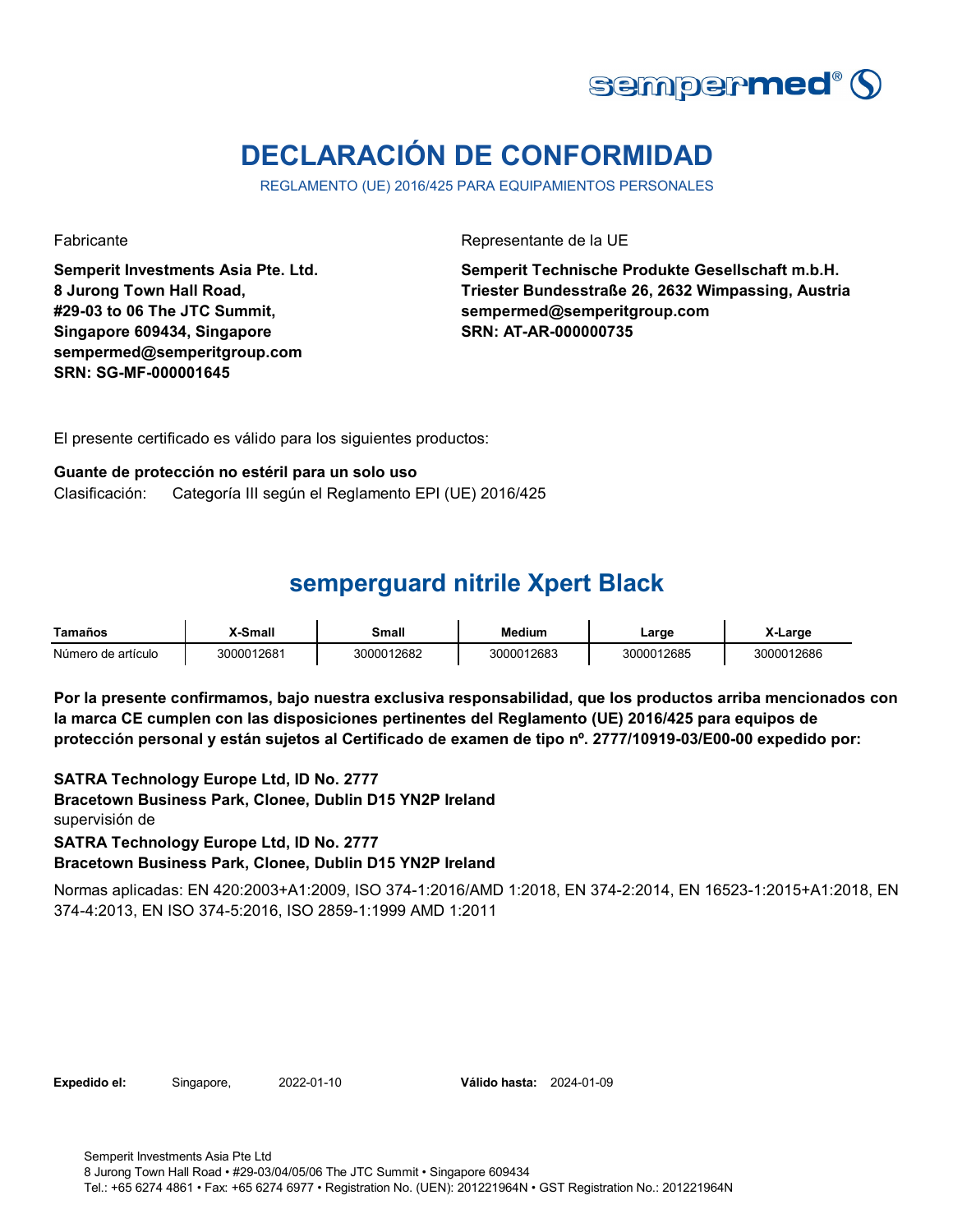

# **DECLARAÇÃO DE CONFORMIDADE**

REGULAMENTO (UE) 2016/425 SOBRE EQUIPAMENTO DE PROTEÇÃO INDIVIDUAL

**Semperit Investments Asia Pte. Ltd. 8 Jurong Town Hall Road, #29-03 to 06 The JTC Summit, Singapore 609434, Singapore sempermed@semperitgroup.com SRN: SG-MF-000001645**

Fabricante da UE

**Semperit Technische Produkte Gesellschaft m.b.H. Triester Bundesstraße 26, 2632 Wimpassing, Austria sempermed@semperitgroup.com SRN: AT-AR-000000735**

Este certificado é válido para os seguintes produtos:

#### **Luva de proteção não estéril para uso único**

Classificação: Categoria III de acordo com o regulamento EPI (UE) 2016/425

## **semperguard nitrile Xpert Black**

| Tamanhos          | -Small     | Small      | Medium     | ∟arge      | X-Large    |
|-------------------|------------|------------|------------|------------|------------|
| Números de artigo | 3000012681 | 3000012682 | 3000012683 | 3000012685 | 3000012686 |

**Declaramos desta forma, sob a nossa exclusiva responsabilidade, que os produtos com a marca CE acima mencionados estão em conformidade com as disposições relevantes do regulamento (UE) 2016/425 para Equipamentos de Proteção Individual e são objeto do certificado de exame de tipo da UE n.º 2777/10919-03/E00-00 emitido por:**

**SATRA Technology Europe Ltd, ID No. 2777**

**Bracetown Business Park, Clonee, Dublin D15 YN2P Ireland**

Os produtos são objeto dos procedimentos previstos no anexo VII (módulo C2) do regulamento, sob a supervisão de

**SATRA Technology Europe Ltd, ID No. 2777**

### **Bracetown Business Park, Clonee, Dublin D15 YN2P Ireland**

Normas aplicadas: EN 420:2003+A1:2009, ISO 374-1:2016/AMD 1:2018, EN 374-2:2014, EN 16523-1:2015+A1:2018, EN 374-4:2013, EN ISO 374-5:2016, ISO 2859-1:1999 AMD 1:2011

**Emitido em:** Singapore, 2022-01-10 **Válido até:** 2024-01-09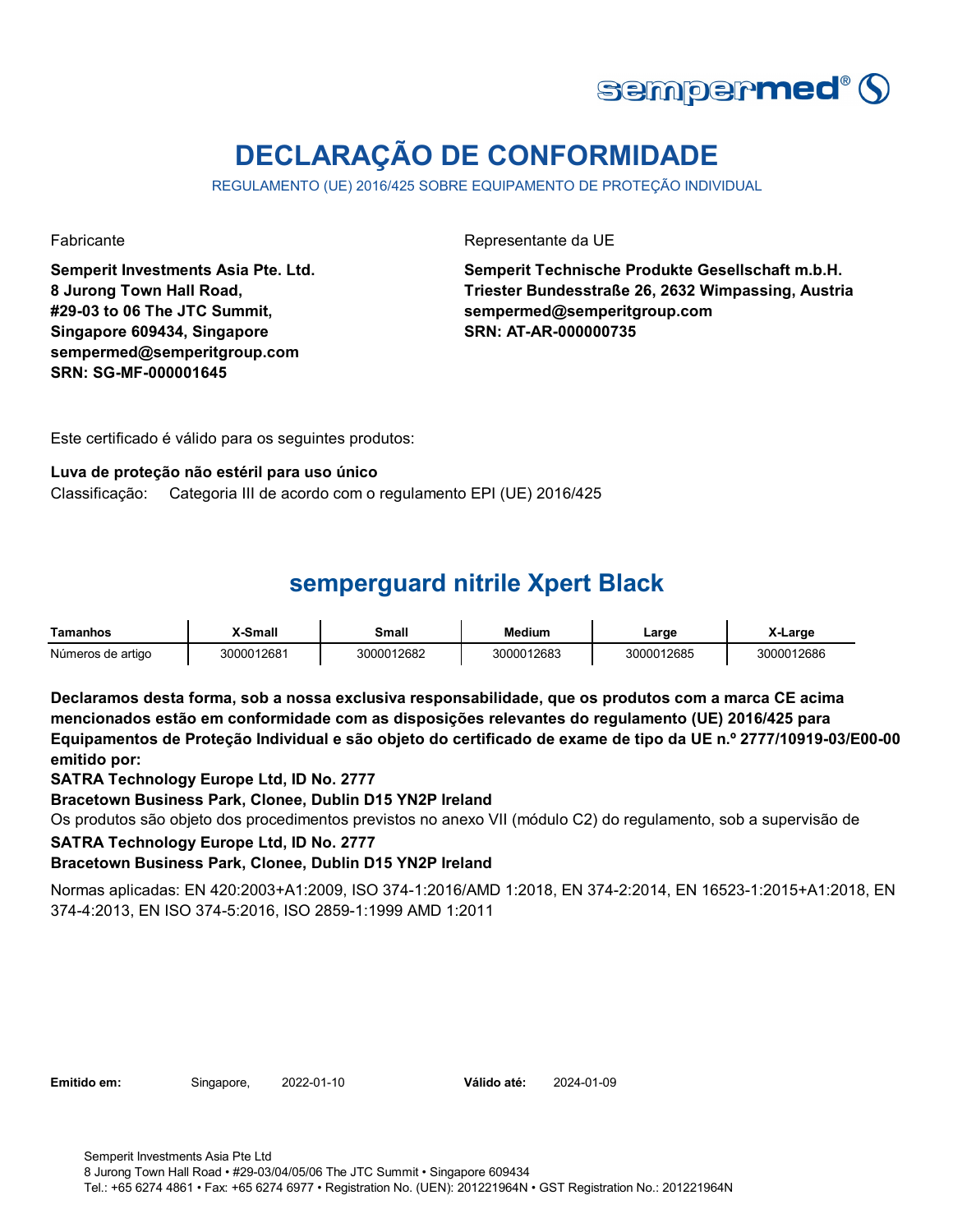

# **DEKLARATON OM ÖVERENSSTÄMMELSE**

FÖRORDNING (EU) 2016/425 FÖR PERSONLIG SKYDDSUTRUSTNING

**Semperit Investments Asia Pte. Ltd. 8 Jurong Town Hall Road, #29-03 to 06 The JTC Summit, Singapore 609434, Singapore sempermed@semperitgroup.com SRN: SG-MF-000001645**

Tillverkare **Behörig representant hos EU** 

**Semperit Technische Produkte Gesellschaft m.b.H. Triester Bundesstraße 26, 2632 Wimpassing, Austria sempermed@semperitgroup.com SRN: AT-AR-000000735**

Detta certifikat gäller följande produkt:

#### **Icke-steril skyddshandske för engångsanvändning**

Klassificering: Kategori III enligt EU-förordning för personlig skyddsutrustning (PPE) 2016/425

### **semperguard nitrile Xpert Black**

| <b>Storlekar</b> | X-Small    | Small      | <b>Medium</b> | ∟arge      | X-Larɑe    |
|------------------|------------|------------|---------------|------------|------------|
| Artikelkoder     | 3000012681 | 3000012682 | 3000012683    | 3000012685 | 3000012686 |

**Vi förklarar härmed under eget exklusivt ansvar att ovan beskrivna, CE-markerade produkt stämmer överens med tillämpliga bestämmelser i EU-förordningen 2016/425 för personlig skyddsutrustning och är identisk med den personliga skyddsutrustning som anges i EU-certifikat för typgranskning nummer2777/10919-03/E00-00 daterad av:**

**SATRA Technology Europe Ltd, ID No. 2777 Bracetown Business Park, Clonee, Dublin D15 YN2P Ireland Bracetown Business Park, Clonee, Dublin D15 YN2P Ireland** under uppsikt av **SATRA Technology Europe Ltd, ID No. 2777**

Tillämpade standarder: EN 420:2003+A1:2009, ISO 374-1:2016/AMD 1:2018, EN 374-2:2014, EN 16523-1:2015+A1:2018, EN 374-4:2013, EN ISO 374-5:2016, ISO 2859-1:1999 AMD 1:2011

| Daterad : |  |
|-----------|--|
|           |  |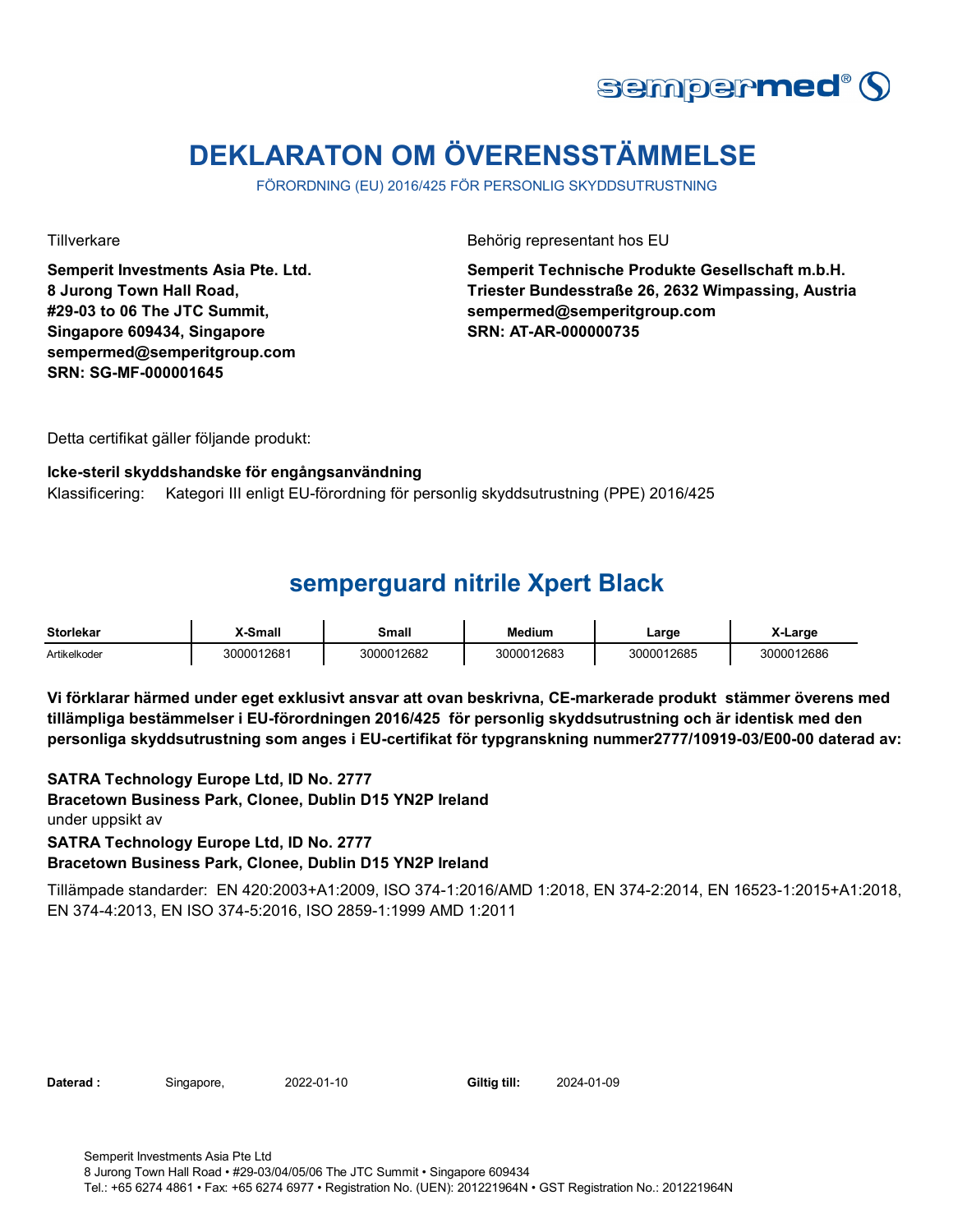

# **KONFORMITETSERKLÆRING**

FORORDNING (EU) 2016/425 FOR PERSONLIGE VÆRNEMIDLER

**Semperit Investments Asia Pte. Ltd. 8 Jurong Town Hall Road, #29-03 to 06 The JTC Summit, Singapore 609434, Singapore sempermed@semperitgroup.com SRN: SG-MF-000001645**

Producent EU-befuldmægtigede

**Semperit Technische Produkte Gesellschaft m.b.H. Triester Bundesstraße 26, 2632 Wimpassing, Austria sempermed@semperitgroup.com SRN: AT-AR-000000735**

Dette certifikat er gyldigt for følgende produkter:

#### **Ikke-steril beskyttelseshandske til engangsbrug**

Klassificering: Kategori III jævnfør PVM-forordningen (EU) 2016/425

### **semperguard nitrile Xpert Black**

| <b>Størrelser</b> | -Small     | <b>Small</b> | <b>Medium</b> | Large      | <b>∧-Large</b> |
|-------------------|------------|--------------|---------------|------------|----------------|
| Artikelnumre      | 3000012681 | 3000012682   | 3000012683    | 3000012685 | 3000012686     |

**Vi bekræfter hermed under fuldt ansvar, at de ovenfor nævnte CE-mærkede produkter stemmer overens med med de afgørende bestemmelser i forordningen (EU) 2016/425 for personlige værnemidler, og er genstand for EUcertificering af typeafprøvning nr.2777/10919-03/E00-00 udstedt gennem:**

**SATRA Technology Europe Ltd, ID No. 2777**

**Bracetown Business Park, Clonee, Dublin D15 YN2P Ireland**

Produkterne er genstand for procedurer jævnfør VII (modul C2) i forordningen med opsyn af

**SATRA Technology Europe Ltd, ID No. 2777**

**Bracetown Business Park, Clonee, Dublin D15 YN2P Ireland**

Anvendte standarder: EN 420:2003+A1:2009, ISO 374-1:2016/AMD 1:2018, EN 374-2:2014, EN 16523-1:2015+A1:2018, EN 374-4:2013, EN ISO 374-5:2016, ISO 2859-1:1999 AMD 1:2011

**Udstedt den:** Singapore, 2022-01-10 **Gyldig til:** 2024-01-09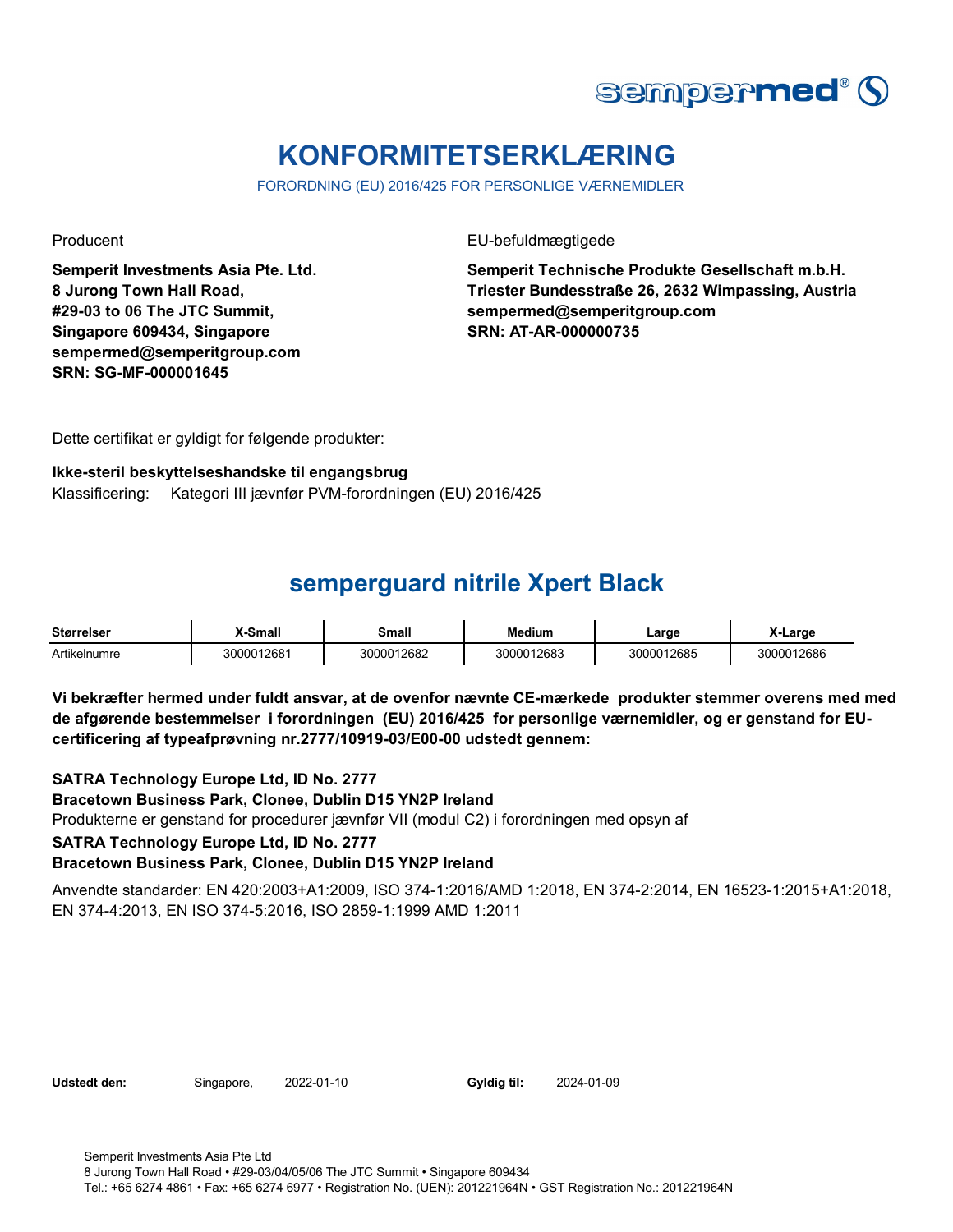

# **KONFORMITETSERKLÆRING**

FORORDNING (EU) 2016/425 OM PERSONLIG VERNEUTSTYR

**Semperit Investments Asia Pte. Ltd. 8 Jurong Town Hall Road, #29-03 to 06 The JTC Summit, Singapore 609434, Singapore sempermed@semperitgroup.com SRN: SG-MF-000001645**

Produsent Autorisert representant i EU

**Semperit Technische Produkte Gesellschaft m.b.H. Triester Bundesstraße 26, 2632 Wimpassing, Austria sempermed@semperitgroup.com SRN: AT-AR-000000735**

Dette sertifikatet er gyldig for følgende produkter:

#### **Ikke-steril beskyttelseshanske for engangsbruk**

Klassifisering: Kategori III i henhold til PVU-forordningen (EU) nr. 2016/425

## **semperguard nitrile Xpert Black**

| <b>Størrelser</b> | X-Small    | Small      | <b>Medium</b> | Large      | X-Larɑe    |
|-------------------|------------|------------|---------------|------------|------------|
| Artikkelnumre     | 3000012681 | 3000012682 | 3000012683    | 3000012685 | 3000012686 |

**Vi erklærer herved under eneansvar at det CE-merkede produktet som er nevnt ovenfor oppfyller de relevante bestemmelsene i Forordning (EU) nr. 2016/425 om personlig verneutstyr og er gjenstand for EU-**

**typeprøvesertifikat nr. 2777/10919-03/E00-00 utstedt av:**

**SATRA Technology Europe Ltd, ID No. 2777**

**Bracetown Business Park, Clonee, Dublin D15 YN2P Ireland**

av

#### **SATRA Technology Europe Ltd, ID No. 2777 Bracetown Business Park, Clonee, Dublin D15 YN2P Ireland**

Relevante standarder: EN 420:2003+A1:2009, ISO 374-1:2016/AMD 1:2018, EN 374-2:2014, EN 16523-1:2015+A1:2018, EN 374-4:2013, EN ISO 374-5:2016, ISO 2859-1:1999 AMD 1:2011

**Utstedt den:** Singapore, 2022-01-10 **Gyldig til:** 2024-01-09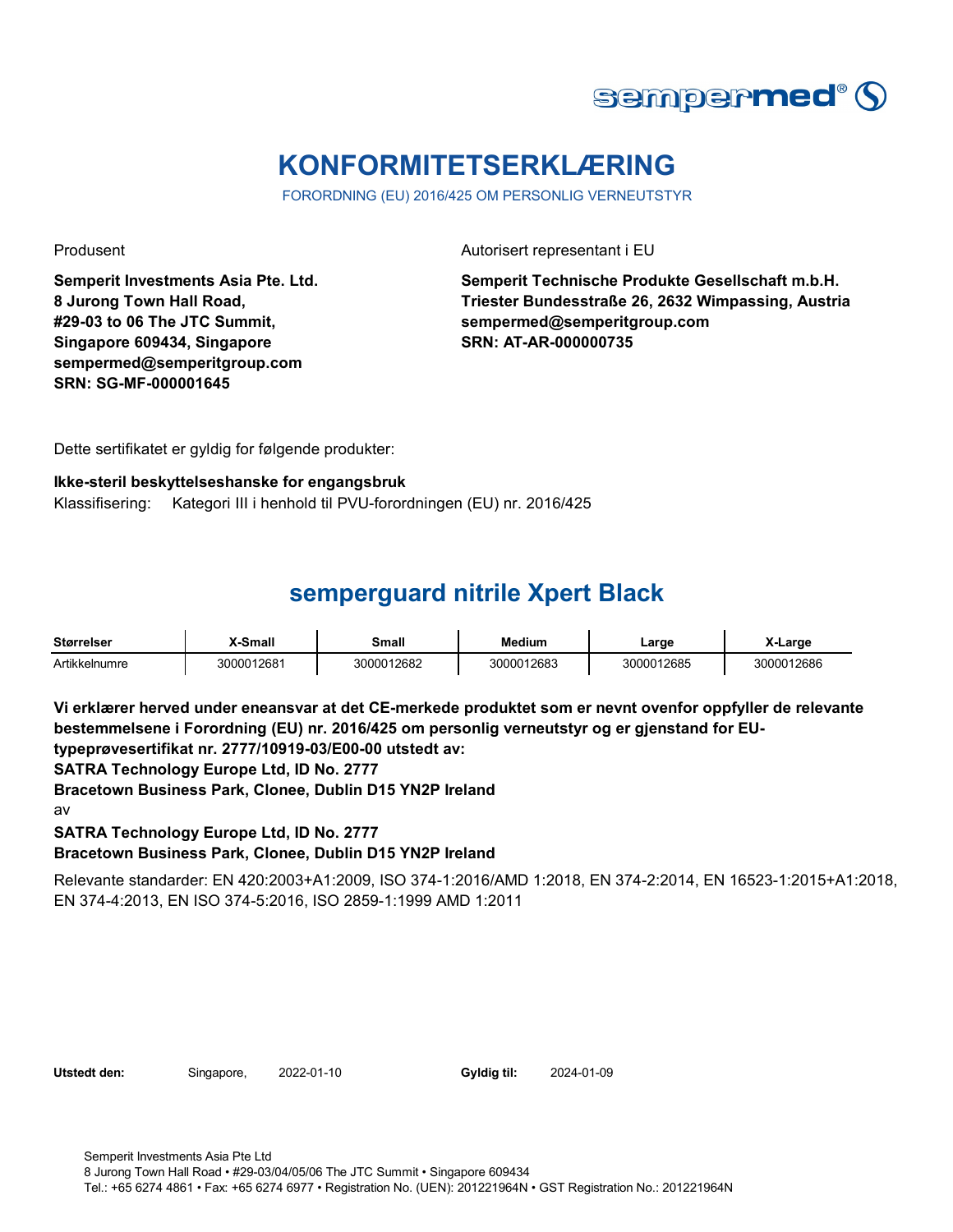

# **VAATIMUSTENMUKAISUUSVAKUUTUS**

HENKILÖNSUOJAIMISTA ANNETTU ASETUS (EU) 2016/425

**Semperit Investments Asia Pte. Ltd. 8 Jurong Town Hall Road, #29-03 to 06 The JTC Summit, Singapore 609434, Singapore sempermed@semperitgroup.com SRN: SG-MF-000001645**

Valmistaja EU:n valtuutettu edustaja

**Semperit Technische Produkte Gesellschaft m.b.H. Triester Bundesstraße 26, 2632 Wimpassing, Austria sempermed@semperitgroup.com SRN: AT-AR-000000735**

Tämä sertifikaatti koskee seuraavia tuotteita:

#### **Kertakäyttöinen ei-steriili suojakäsine**

Luokitus: Luokka III henkilönsuojaimista annetun asetuksen (EU) 2016/425 mukaisesti

# **semperguard nitrile Xpert Black**

| Koot                                    | X-Small    | Small      | <b>Medium</b> | ∟arge      | X-Large    |
|-----------------------------------------|------------|------------|---------------|------------|------------|
| $\overline{\phantom{0}}$<br>uotenumerot | 3000012681 | 3000012682 | 3000012683    | 3000012685 | 3000012686 |

**Täten vahvistamme yksinomaisella vastuullamme, että yllä mainitut CE-merkityt tuotteet vastaavat henkilönsuojaimista annetun asetuksen (EU) 2016/425 mukaisia perustavanlaatuisia vaatimuksia ja niihin sovelletaan EU:n tyyppitarkastustodistusta nro 2777/10919-03/E00-00 laadittu :**

**SATRA Technology Europe Ltd, ID No. 2777**

**Bracetown Business Park, Clonee, Dublin D15 YN2P Ireland**

Tuotteet ovat asetuksen liitteen VII (moduuli C2) mukaisen menettelyn kohteena, valvonnan suorittaa

**SATRA Technology Europe Ltd, ID No. 2777**

#### **Bracetown Business Park, Clonee, Dublin D15 YN2P Ireland**

Sovelletut standardit: EN 420:2003+A1:2009, ISO 374-1:2016/AMD 1:2018, EN 374-2:2014, EN 16523-1:2015+A1:2018, EN 374-4:2013, EN ISO 374-5:2016, ISO 2859-1:1999 AMD 1:2011

**Laadittu :** Singapore, 2022-01-10 **Voimassa (asti):** 2024-01-09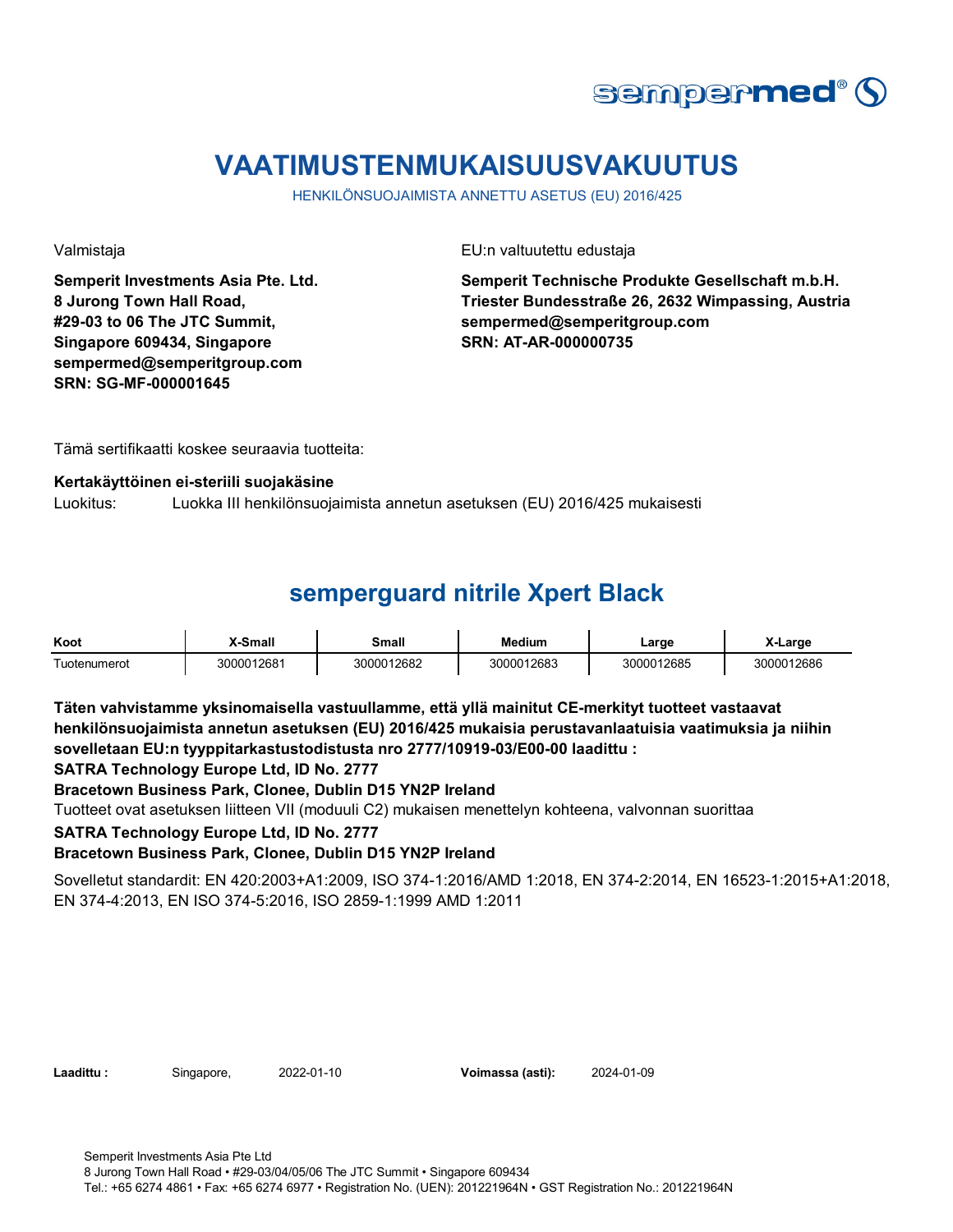

# **ATITIKTIES DEKLARACIJA**

REGLAMENTAS (ES) 2016/425 DĖL ASMENINIŲ APSAUGOS PRIEMONIŲ

**Semperit Investments Asia Pte. Ltd. 8 Jurong Town Hall Road, #29-03 to 06 The JTC Summit, Singapore 609434, Singapore sempermed@semperitgroup.com SRN: SG-MF-000001645**

Gamintojas ES įgaliotas asmuo

**Semperit Technische Produkte Gesellschaft m.b.H. Triester Bundesstraße 26, 2632 Wimpassing, Austria sempermed@semperitgroup.com SRN: AT-AR-000000735**

Šis sertifikatas galioja toliau nurodytiems produktams:

#### **Nesterilios vienkartinio naudojimo apsauginės pirštinės**

Klasifikacija: III kategorija pagal reglamentą (ES) 2016/425 dėl asmeninių apsaugos priemonių

## **semperguard nitrile Xpert Black**

| Dvdžiai         | X-Small    | Small      | <b>Medium</b> | Large      | X-Large    |
|-----------------|------------|------------|---------------|------------|------------|
| Prekiu numeriai | 3000012681 | 3000012682 | 3000012683    | 3000012685 | 3000012686 |

**Prisiimdami visą atsakomybę, šiuo dokumentu patvirtiname, kad anksčiau paminėti CE paženklinti produktai atitinka svarbiausius reglamentą dėl asmeninių apsaugos priemonių (ES) 2016/425 reikalavimus ir yra ES tipo tyrimo sertifikato Nr. objektas. 2777/10919-03/E00-00 išduota :**

**SATRA Technology Europe Ltd, ID No. 2777**

**Bracetown Business Park, Clonee, Dublin D15 YN2P Ireland**

Produktai yra metodo objektas pagal reglamentą VII priedą (modulis C2) prižiūrint

**SATRA Technology Europe Ltd, ID No. 2777**

**Bracetown Business Park, Clonee, Dublin D15 YN2P Ireland**

Taikomi standartai: EN 420:2003+A1:2009, ISO 374-1:2016/AMD 1:2018, EN 374-2:2014, EN 16523-1:2015+A1:2018, EN 374-4:2013, EN ISO 374-5:2016, ISO 2859-1:1999 AMD 1:2011

| lšduota : |  |
|-----------|--|
|           |  |

**Išduota :** Singapore, 2022-01-10 **Galioja iki:** 2024-01-09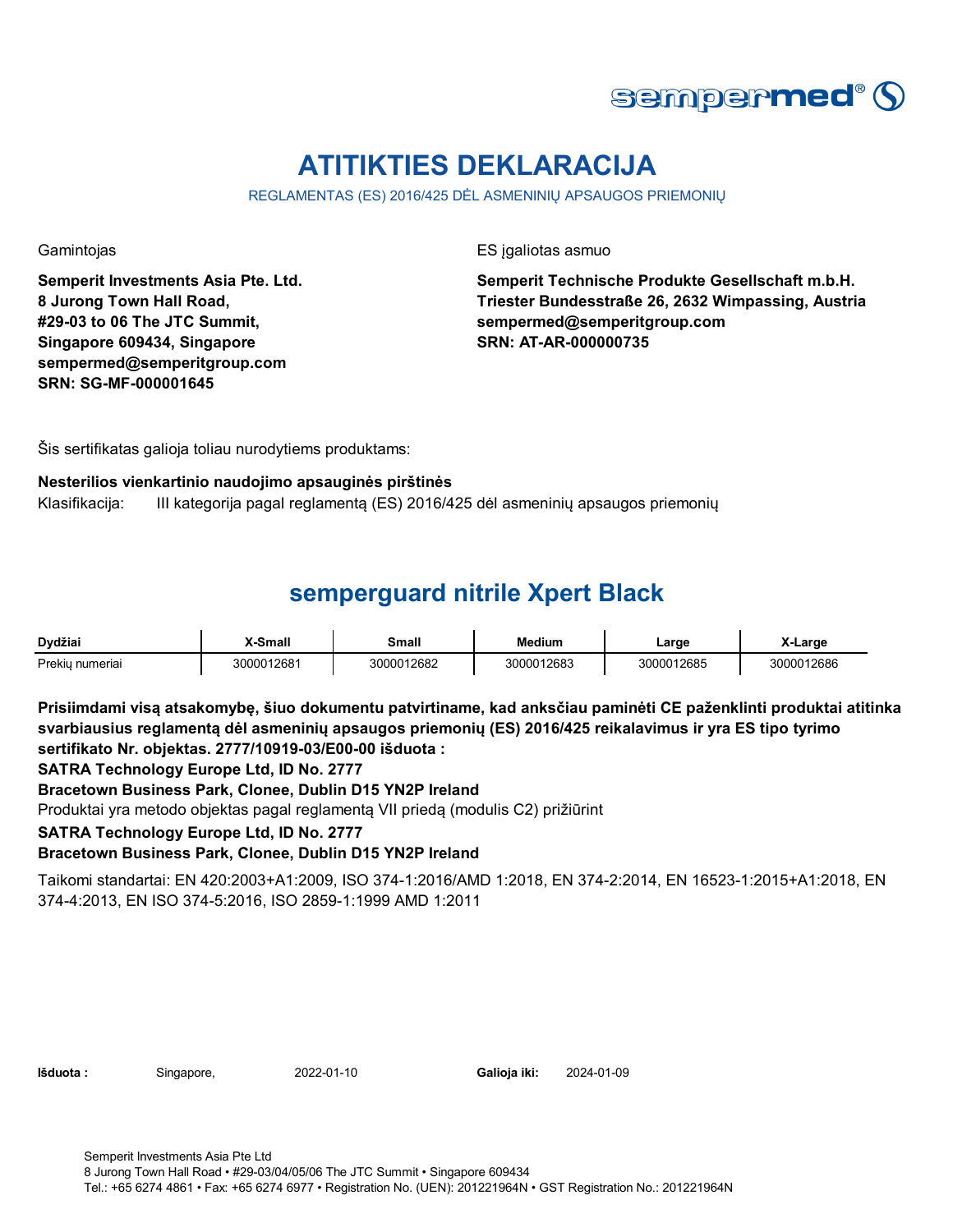

# **ATBILSTĪBAS DEKLARĀCIJA**

REGULA (ES) 2016/425 PAR INDIVIDUĀLAJIEM AIZSARDZĪBAS LĪDZEKLIEM

**Semperit Investments Asia Pte. Ltd. 8 Jurong Town Hall Road, #29-03 to 06 The JTC Summit, Singapore 609434, Singapore sempermed@semperitgroup.com SRN: SG-MF-000001645**

Likumīgais ražotājs Pilnvarotais pārstāvis ES

**Semperit Technische Produkte Gesellschaft m.b.H. Triester Bundesstraße 26, 2632 Wimpassing, Austria sempermed@semperitgroup.com SRN: AT-AR-000000735**

Šis sertifikāts ir derīgs šādam produktam:

#### **Nesterili aizsargcimdi vienreizējai lietošanai**

Klasifikācija: III kategorija saskaņā ar IAL Regulu (ES) 2016/425

### **semperguard nitrile Xpert Black**

| Izmēri          | X-Small    | Small      | <b>Medium</b> | ∟arge      | -Larɑe     |
|-----------------|------------|------------|---------------|------------|------------|
| Artikula numurs | 3000012681 | 3000012682 | 3000012683    | 3000012685 | 3000012686 |

**Ar šo mēs apliecinām, ka iepriekš aprakstītais produkts ar CE marķējumu atbilst Regulas (ES) 2016/425 par individuālajiem aizsardzības līdzekļiem piemērojamajiem noteikumiem un ir identisks individuālajiem aizsardzības līdzekļiem, uz kuriem attiecas ES tipa pārbaudes sertifikāts Nr. 2777/10919-03/E00-00 izdots :**

**SATRA Technology Europe Ltd, ID No. 2777**

**Bracetown Business Park, Clonee, Dublin D15 YN2P Ireland**

un uz to attiecas Regulas (ES) 2016/425 VII pielikumā (C2 modulis) noteiktā procedūra

**SATRA Technology Europe Ltd, ID No. 2777**

#### **Bracetown Business Park, Clonee, Dublin D15 YN2P Ireland**

Piemērotie standarti: EN 420:2003+A1:2009, ISO 374-1:2016/AMD 1:2018, EN 374-2:2014, EN 16523-1:2015+A1:2018, EN 374-4:2013, EN ISO 374-5:2016, ISO 2859-1:1999 AMD 1:2011

**Izdots :** Singapore, 2022-01-10 **Derīgs līdz:** 2024-01-09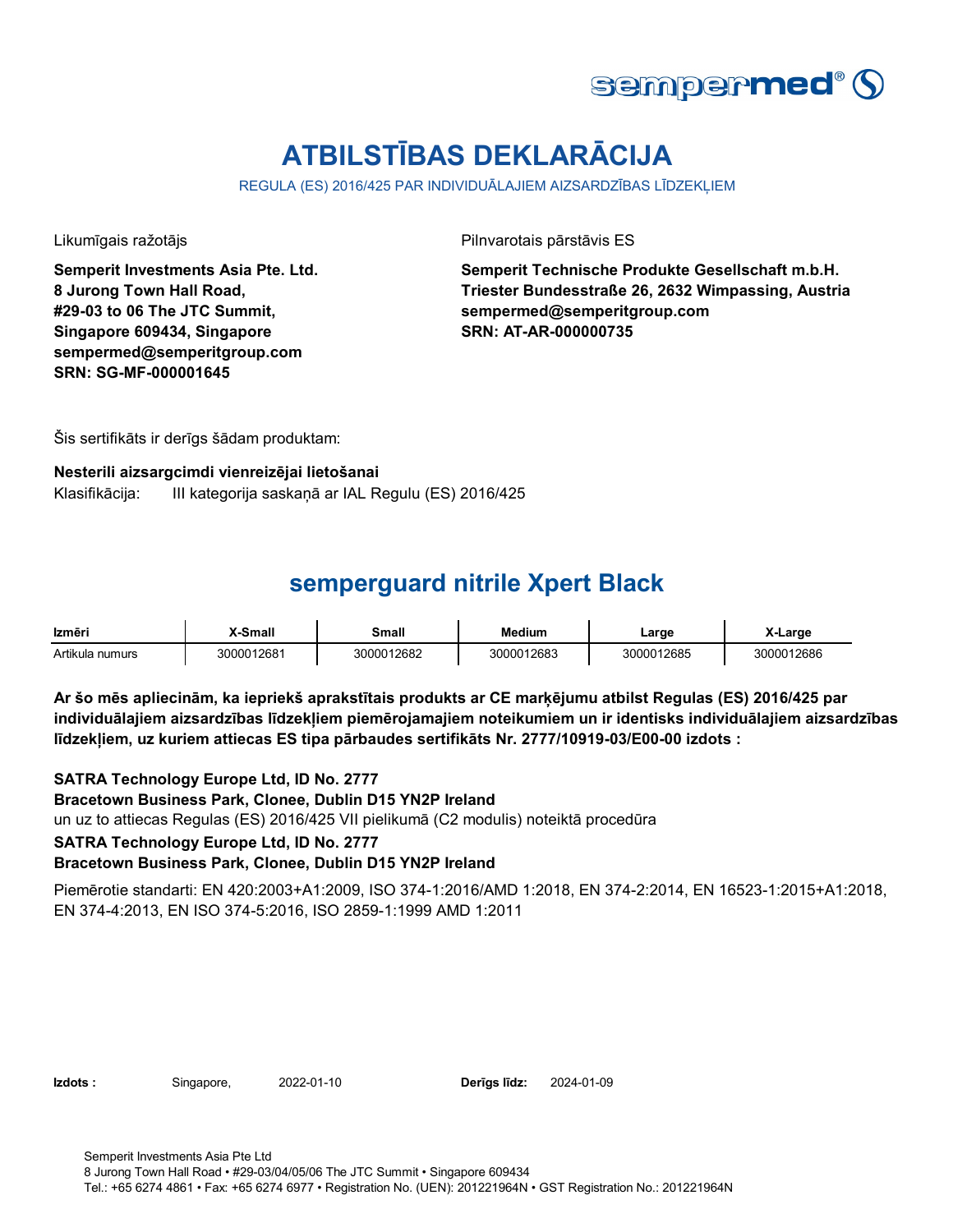

# **VASTAVUSDEKLARATSIOON**

ISIKUKAITSEVAHENDITE MÄÄRUS (EL) 2016/425

**Semperit Investments Asia Pte. Ltd. 8 Jurong Town Hall Road, #29-03 to 06 The JTC Summit, Singapore 609434, Singapore sempermed@semperitgroup.com SRN: SG-MF-000001645**

Tootja Volitatud esindaja EL-is

**Semperit Technische Produkte Gesellschaft m.b.H. Triester Bundesstraße 26, 2632 Wimpassing, Austria sempermed@semperitgroup.com SRN: AT-AR-000000735**

See sertifikaat kehtib järgmistele toodetele:

#### **Mittesteriilne kaitsekinnas ühekordseks kasutuseks**

Klassifikatsioon: III kategooria kooskõlas isikukaitsevahendite määrusega (EL) 2016/425

### **semperguard nitrile Xpert Black**

| <b>Suurused</b> | -Small     | Small      | <b>Medium</b> | ∟arɑe      | X-Large    |
|-----------------|------------|------------|---------------|------------|------------|
| Tootenumbrid    | 3000012681 | 3000012682 | 3000012683    | 3000012685 | 3000012686 |

**Kinnitame oma ainuvastutusel, et eespool nimetatud CE-märgistusega tooted on kooskõlas isikukaitsevahendite määruse (EL) 2016/425 põhisätetega ning on identsed isikukaitsevahenditega, mille kohta on välja antud EÜ tüübihindamistõend nr2777/10919-03/E00-00 välja :**

**SATRA Technology Europe Ltd, ID No. 2777**

**Bracetown Business Park, Clonee, Dublin D15 YN2P Ireland**

Toodetele kohaldub määruse VII lisa (moodul C2) menetlus, mille üle teostab järelevalvet

**SATRA Technology Europe Ltd, ID No. 2777**

**Bracetown Business Park, Clonee, Dublin D15 YN2P Ireland**

Kohaldatud normid: EN 420:2003+A1:2009, ISO 374-1:2016/AMD 1:2018, EN 374-2:2014, EN 16523-1:2015+A1:2018, EN 374-4:2013, EN ISO 374-5:2016, ISO 2859-1:1999 AMD 1:2011

**Välja andmise aeg :** Singapore, 2022-01-10 **Kehtivusaeg:** 2024-01-09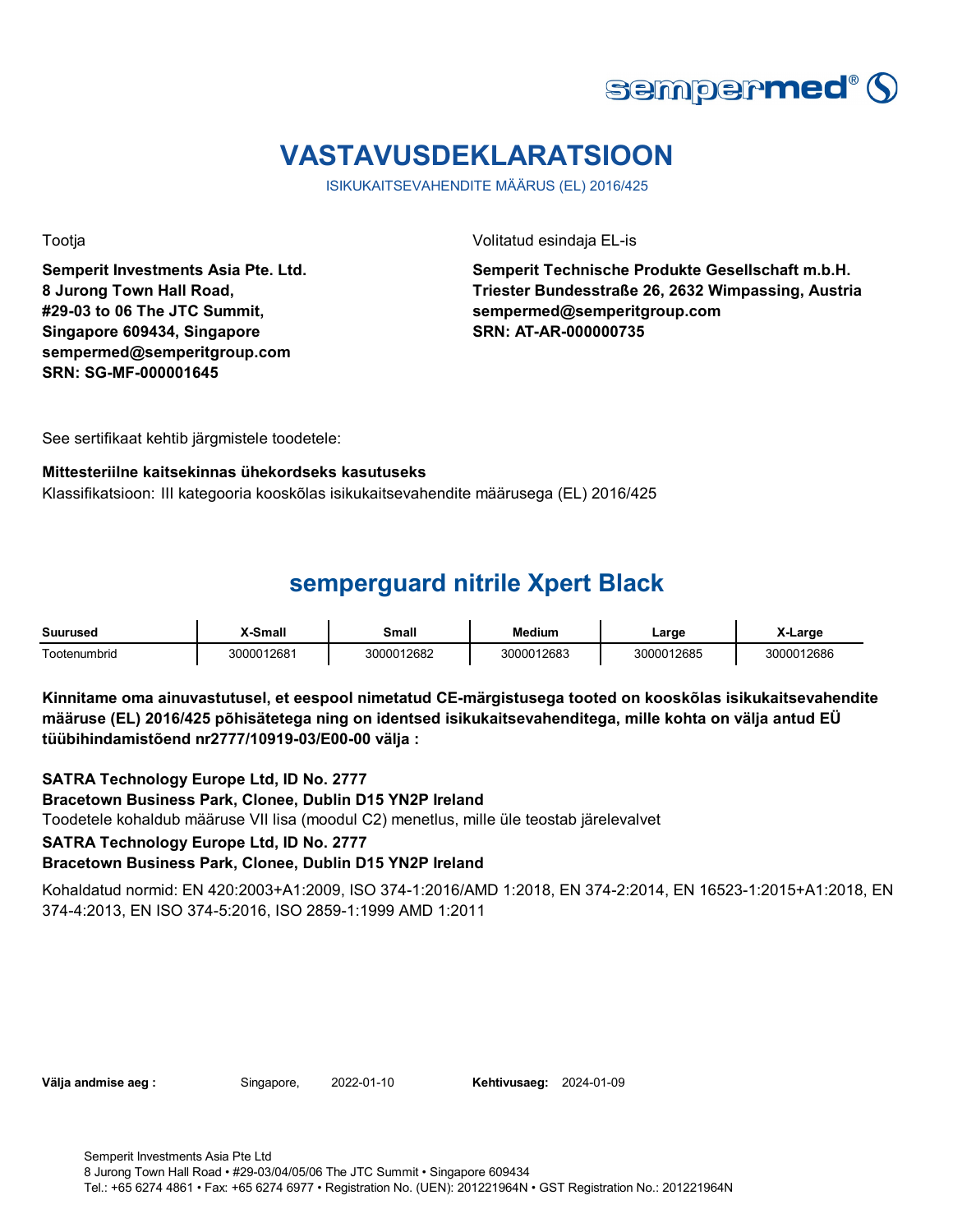

# **PROHLÁŠENÍ O SHODĚ**

NAŘÍZENÍ (EU) 2016/425 PRO OSOBNÍ OCHRANNÉ PROSTŘEDKY

**Semperit Investments Asia Pte. Ltd. 8 Jurong Town Hall Road, #29-03 to 06 The JTC Summit, Singapore 609434, Singapore sempermed@semperitgroup.com SRN: SG-MF-000001645**

Výrobce EU zplnomocněný zástupce

**Semperit Technische Produkte Gesellschaft m.b.H. Triester Bundesstraße 26, 2632 Wimpassing, Austria sempermed@semperitgroup.com SRN: AT-AR-000000735**

Tento certifikát je platný pro následující produkty:

### **Nesterilní ochranná rukavice pro jednorázové použití** Klasifikace Kategorie III podle nařízení o OOP (EU) 2016/425

# **semperguard nitrile Xpert Black**

| Velikosti      | X-Small    | Small      | <b>Medium</b> | Large      | <b>X-Large</b> |
|----------------|------------|------------|---------------|------------|----------------|
| Číslo produktu | 3000012681 | 3000012682 | 3000012683    | 3000012685 | 3000012686     |

**Tímto potvrzujeme s výlučnou odpovědností, že výše uvedené produkty označené jako CE souhlasí s příslušnými ustanoveními nařízení (EU) 2016/425 pro Osobní ochranné prostředky a jsou předmětem přezkoušení EU č.2777/10919-03/E00-00 vystaveno :**

**SATRA Technology Europe Ltd, ID No. 2777**

**Bracetown Business Park, Clonee, Dublin D15 YN2P Ireland**

Produkty jsou předmětem procesu podle dodatku VII (moduly, C2) nařízení pod dohledem

**SATRA Technology Europe Ltd, ID No. 2777**

**Bracetown Business Park, Clonee, Dublin D15 YN2P Ireland**

Použité normy: EN 420:2003+A1:2009, ISO 374-1:2016/AMD 1:2018, EN 374-2:2014, EN 16523-1:2015+A1:2018, EN 374-4:2013, EN ISO 374-5:2016, ISO 2859-1:1999 AMD 1:2011

|  | Vystaveno dne: |  |
|--|----------------|--|
|--|----------------|--|

**Vystaveno dne:** Singapore, 2022-01-10 **Platné do:** 2024-01-09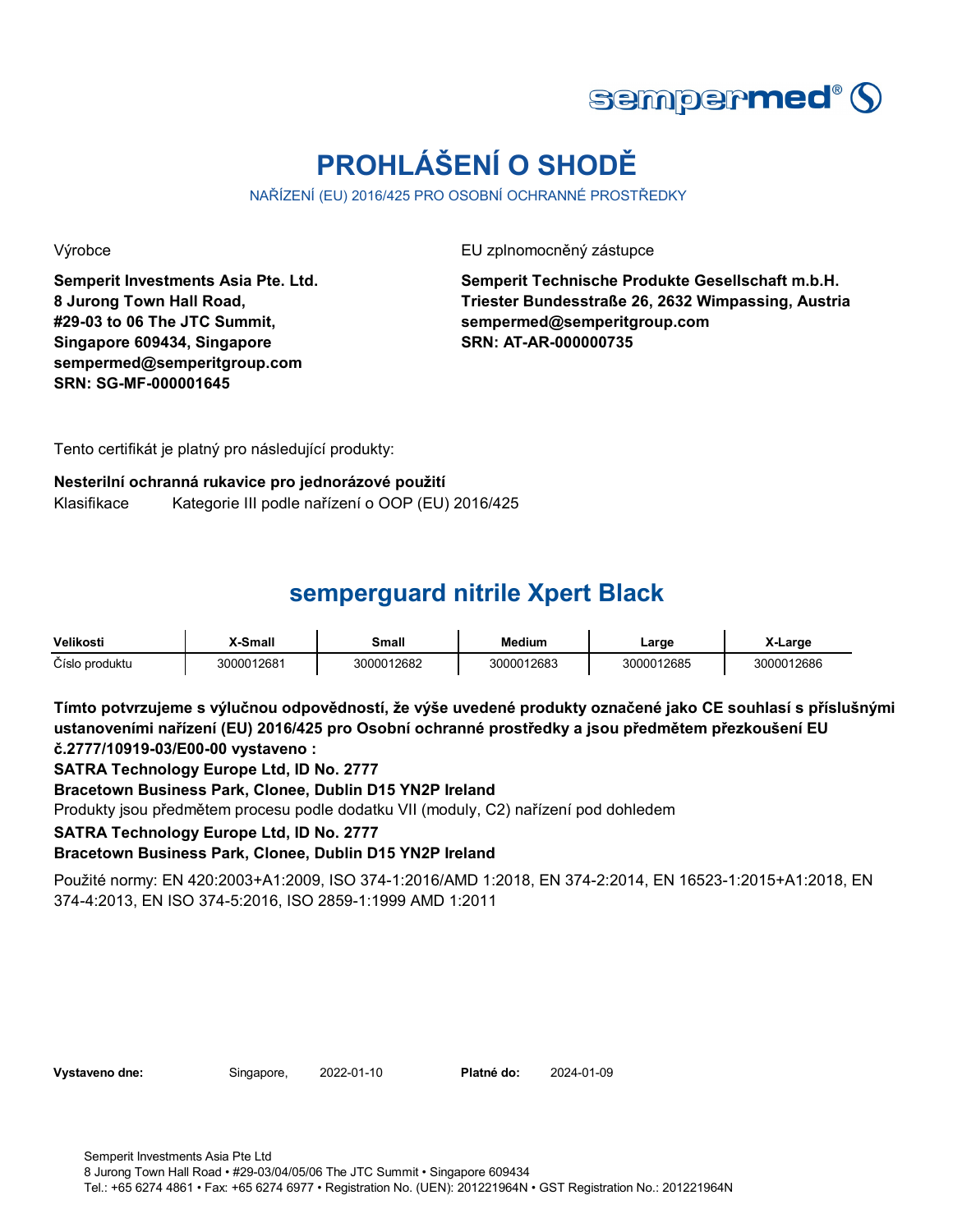

# **VYHLÁSENIE O ZHODE**

NARIADENIE (EÚ) 2016/425 O OSOBNÝCH OCHRANNÝCH PROSTRIEDKOCH

**Semperit Investments Asia Pte. Ltd. 8 Jurong Town Hall Road, #29-03 to 06 The JTC Summit, Singapore 609434, Singapore sempermed@semperitgroup.com SRN: SG-MF-000001645**

Výrobca **Splnomocnenec pre EÚ** 

**Semperit Technische Produkte Gesellschaft m.b.H. Triester Bundesstraße 26, 2632 Wimpassing, Austria sempermed@semperitgroup.com SRN: AT-AR-000000735**

Tento certifikát je platný pre nasledujúce body:

#### **Nesterilné ochranné rukavice na jedno použitie**

Klasifikácia: Kategória III podľa Nariadenia o osobných ochranných pomôckach (EU) 2016/425

### **semperguard nitrile Xpert Black**

| <b>Veľkosti</b> | X-Small    | Small      | <b>Medium</b> | Large      | X-Large    |
|-----------------|------------|------------|---------------|------------|------------|
| Výrobné čísla   | 3000012681 | 3000012682 | 3000012683    | 3000012685 | 3000012686 |

**Týmto vo svojej výhradnej zodpovednosti potvrdzujeme, že výrobky označené symbolom CE sú v súlade so smerodajnými ustanoveniami Nariadenia (EÚ) 2016/425 o osobných ochranných prostriedkoch a sú predmetom EU - Osvedčenia o typovej skúške č. 2777/10919-03/E00-00 vyhotovené :**

**SATRA Technology Europe Ltd, ID No. 2777**

**Bracetown Business Park, Clonee, Dublin D15 YN2P Ireland**

Výrobky sú predmetom konania podľa dodatku VII (moduly C2) Nariadenia pod dohľadom

**SATRA Technology Europe Ltd, ID No. 2777**

**Bracetown Business Park, Clonee, Dublin D15 YN2P Ireland**

Súvisiace normy: EN 420:2003+A1:2009, ISO 374-1:2016/AMD 1:2018, EN 374-2:2014, EN 16523-1:2015+A1:2018, EN 374-4:2013, EN ISO 374-5:2016, ISO 2859-1:1999 AMD 1:2011

**Vyhotovené dňa:** Singapore, 2022-01-10 **Platné do:** 2024-01-09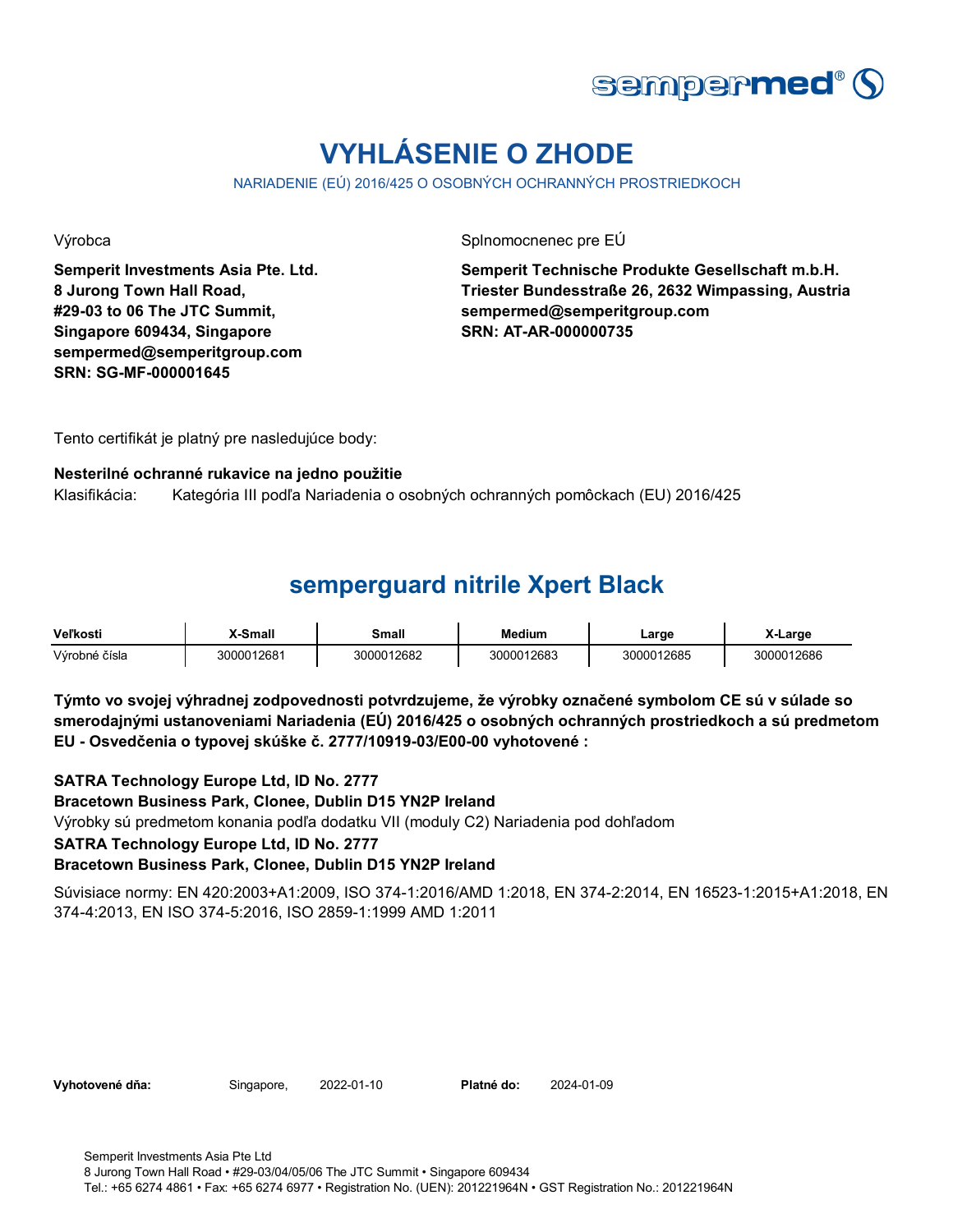

# **MEGFELELŐSÉGI NYILATKOZAT**

EGYÉNI VÉDŐESZKÖZÖKRŐL SZÓLÓ (EU) 2016/425 RENDELET

**Semperit Investments Asia Pte. Ltd. 8 Jurong Town Hall Road, #29-03 to 06 The JTC Summit, Singapore 609434, Singapore sempermed@semperitgroup.com SRN: SG-MF-000001645**

Gyártó EU-meghatalmazott

**Semperit Technische Produkte Gesellschaft m.b.H. Triester Bundesstraße 26, 2632 Wimpassing, Austria sempermed@semperitgroup.com SRN: AT-AR-000000735**

Ez a tanúsítvány a következő termékekre érvényes:

#### **Egyszer használatos, nem steril védőkesztyű**

Osztályozás: III. kategória az egyéni védőeszközökről szóló (EU) 2016/425 rendelet szerint

## **semperguard nitrile Xpert Black**

| <b>Méretek</b> | X-Small    | Small      | <b>Medium</b> | Large      | _arɑe      |
|----------------|------------|------------|---------------|------------|------------|
| Cikkszámok     | 3000012681 | 3000012682 | 3000012683    | 3000012685 | 3000012686 |

**Ezennel kizárólagos felelősségünk mellett kijelentjük, hogy a fent említett CE jelzésű termékek megfelelnek az egyéni védőeszközökre irányuló 2016/425/EU rendelet vonatkozó előírásainak és vonatkozik rájuk a megfelelő számú EU-típusvizsgálati tanúsítvány 2777/10919-03/E00-00 kelt :**

**SATRA Technology Europe Ltd, ID No. 2777**

**Bracetown Business Park, Clonee, Dublin D15 YN2P Ireland**

**SATRA Technology Europe Ltd, ID No. 2777** A termékekre vonatkozik a rendelet VII. melléklete (C2 modul) szerinti eljárás a következő személy felügyelete mellett:

**Bracetown Business Park, Clonee, Dublin D15 YN2P Ireland**

Alkalmazott szabványok: EN 420:2003+A1:2009, ISO 374-1:2016/AMD 1:2018, EN 374-2:2014, EN 16523- 1:2015+A1:2018, EN 374-4:2013, EN ISO 374-5:2016, ISO 2859-1:1999 AMD 1:2011

**Kelt :** Singapore, 2022-01-10 **Érvényes:** 2024-01-09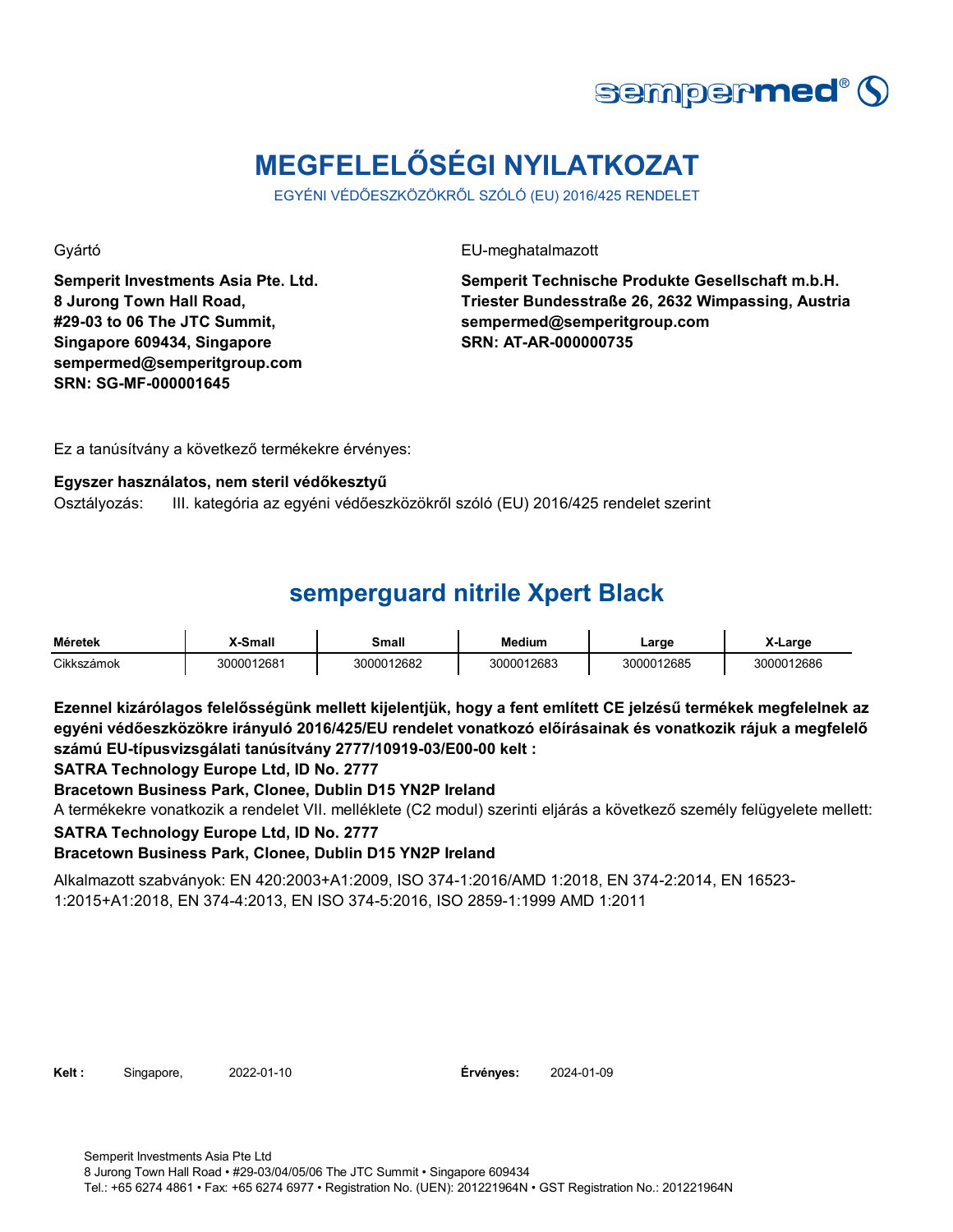

# **IZJAVA O SKLADNOSTI**

UREDBA (EU) 2016/425 ZA OSEBNO VAROVALNO OPREMO

**Semperit Investments Asia Pte. Ltd. 8 Jurong Town Hall Road, #29-03 to 06 The JTC Summit, Singapore 609434, Singapore sempermed@semperitgroup.com SRN: SG-MF-000001645**

Proizvajalec Pooblaščen zastopnik EU

**Semperit Technische Produkte Gesellschaft m.b.H. Triester Bundesstraße 26, 2632 Wimpassing, Austria sempermed@semperitgroup.com SRN: AT-AR-000000735**

To potrdilo velja za naslednje izdelke:

### **Nesterilne zaščitne rokavice za enkratno uporabo** Klasifikacija: Kategorija III v skladu z Uredbo OVO (EU) 2016/425

# **semperguard nitrile Xpert Black**

| Velikosti         | -Small     | Smalı      | Medium     | Large      | K-Large    |
|-------------------|------------|------------|------------|------------|------------|
| Stevilke izdelkov | 3000012681 | 3000012682 | 3000012683 | 3000012685 | 3000012686 |

**S to izključno odgovornostjo izjavljamo, da so zgoraj navedeni izdelki z oznako CE v skladu z bistvenimi zahtevami Uredbe (EU) 2016/425 za osebno varovalno opremo in so predmet certifikata ES o pregledu tipa št. 2777/10919-03/E00-00 izdano :**

**SATRA Technology Europe Ltd, ID No. 2777**

**Bracetown Business Park, Clonee, Dublin D15 YN2P Ireland**

Izdelki so predmet postopka v skladu s Prilogo VII (modul C2) uredbe pod nadzorom

**SATRA Technology Europe Ltd, ID No. 2777**

**Bracetown Business Park, Clonee, Dublin D15 YN2P Ireland**

Uporabljeni standardi: EN 420:2003+A1:2009, ISO 374-1:2016/AMD 1:2018, EN 374-2:2014, EN 16523-1:2015+A1:2018, EN 374-4:2013, EN ISO 374-5:2016, ISO 2859-1:1999 AMD 1:2011

**Izdano dne:** Singapore, 2022-01-10 **Veljavno do:** 2024-01-09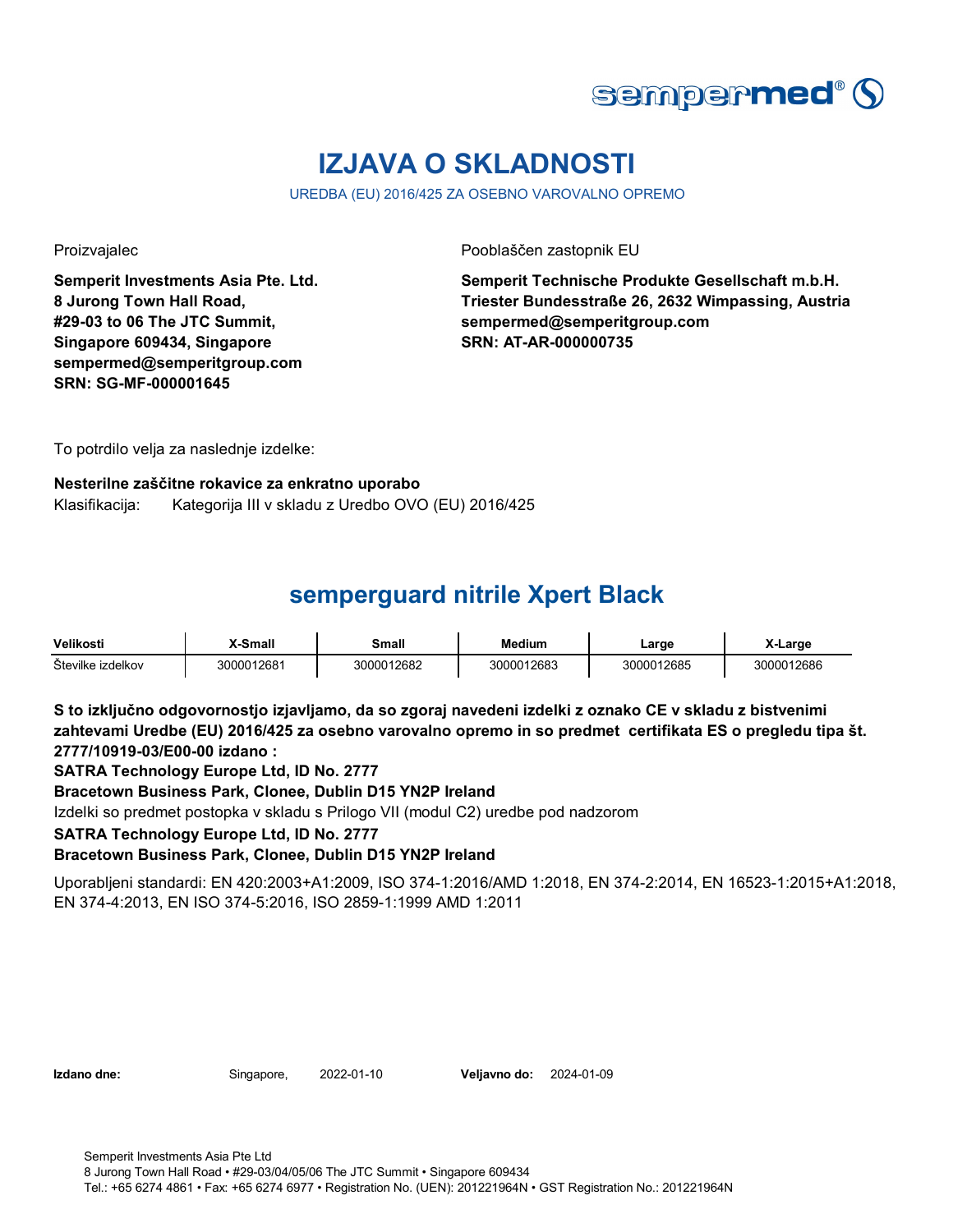

# **IZJAVA O SUKLADNOSTI**

UREDBA (EU) 2016/425 O OSOBNOJ ZAŠTITNOJ OPREMI

**Semperit Investments Asia Pte. Ltd. 8 Jurong Town Hall Road, #29-03 to 06 The JTC Summit, Singapore 609434, Singapore sempermed@semperitgroup.com SRN: SG-MF-000001645**

Proizvođač Ovlašteni predstavnik u EU

**Semperit Technische Produkte Gesellschaft m.b.H. Triester Bundesstraße 26, 2632 Wimpassing, Austria sempermed@semperitgroup.com SRN: AT-AR-000000735**

Ovaj certifikat vrijedi za sljedeće proizvode:

#### **Nesterilne zaštitne rukavice za jednokratnu uporabu**

Klasifikacija: Kategorija III. prema Uredbi o osobnoj zaštitnoj opremi (EU) 2016/425

## **semperguard nitrile Xpert Black**

| Veličine    | <b>K-Small</b> | Small      | Medium     | Large      | X-Larɑe    |
|-------------|----------------|------------|------------|------------|------------|
| Br. artikla | 3000012681     | 3000012682 | 3000012683 | 3000012685 | 3000012686 |

**Ovim putem izjavljujemo pod punom odgovornošću da su prethodno navedeni proizvodi s CE oznakom sukladni s mjerodavnim odredbama Uredbe (EU) 2016/425 o osobnoj zaštitnoj opremi i da su predmet EU certifikata o ispitivanju tipa br.2777/10919-03/E00-00 izdano :**

**SATRA Technology Europe Ltd, ID No. 2777**

**Bracetown Business Park, Clonee, Dublin D15 YN2P Ireland**

Proizvodi podliježu postupku iz Dodatka VII. (modul C2) Uredbe pod nadzorom

**SATRA Technology Europe Ltd, ID No. 2777**

**Bracetown Business Park, Clonee, Dublin D15 YN2P Ireland**

Primijenjene norme: EN 420:2003+A1:2009, ISO 374-1:2016/AMD 1:2018, EN 374-2:2014, EN 16523-1:2015+A1:2018, EN 374-4:2013, EN ISO 374-5:2016, ISO 2859-1:1999 AMD 1:2011

**Izdano dana:** Singapore, 2022-01-10 **Vrijedi do:** 2024-01-09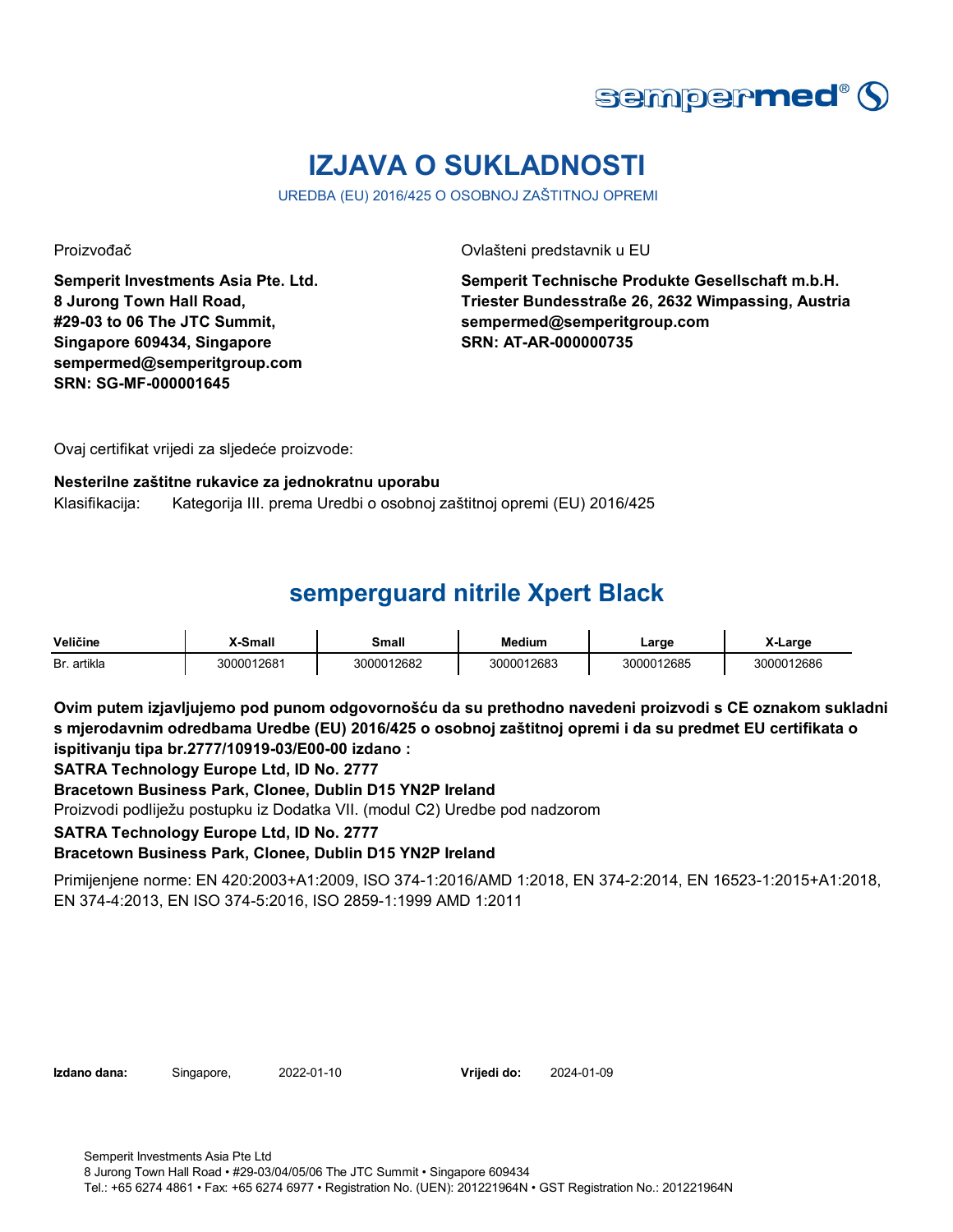

# **DEKLARACJA ZGODNOŚCI**

ROZPORZĄDZENIE W SPRAWIE ŚRODKÓW OCHRONY INDYWIDUALNEJ (UE) 2016/425

**Semperit Investments Asia Pte. Ltd. 8 Jurong Town Hall Road, #29-03 to 06 The JTC Summit, Singapore 609434, Singapore sempermed@semperitgroup.com SRN: SG-MF-000001645**

Producent **Autoryzowany przedstawiciel w UE** 

**Semperit Technische Produkte Gesellschaft m.b.H. Triester Bundesstraße 26, 2632 Wimpassing, Austria sempermed@semperitgroup.com SRN: AT-AR-000000735**

Niniejszy certyfikat obowiązuje w odniesieniu do następującego produktu:

#### **Niesterylne rękawice ochronne jednorazowego użytku**

Klasyfikacja: Kategoria III zgodnie z rozporządzeniem (UE) 2016/425 w sprawie środków ochrony indywidualnej

## **semperguard nitrile Xpert Black**

| Rozmiarv         | -Small     | Small      | <b>Medium</b> | ∟arge      | X-Large    |
|------------------|------------|------------|---------------|------------|------------|
| Numery artykułów | 3000012681 | 3000012682 | 3000012683    | 3000012685 | 3000012686 |

**Na własną odpowiedzialność oświadczamy niniejszym, że opisany powyżej produkt z oznakowaniem CE jest zgodny z obowiązującymi przepisami rozporządzenia (UE) 2016/425 w sprawie środków ochrony indywidualnej i jest identyczny ze środkami ochrony indywidualnej, których dotyczy certyfikat badania typu UE nr 2777/10919- 03/E00-00 data przez:**

**SATRA Technology Europe Ltd, ID No. 2777**

**Bracetown Business Park, Clonee, Dublin D15 YN2P Ireland**

Produkty podlegają procedurze określonej w załączniku VII (moduł C2) rozporządzenia pod nadzorem

**SATRA Technology Europe Ltd, ID No. 2777**

**Bracetown Business Park, Clonee, Dublin D15 YN2P Ireland**

Zastosowane normy: EN 420:2003+A1:2009, ISO 374-1:2016/AMD 1:2018, EN 374-2:2014, EN 16523-1:2015+A1:2018, EN 374-4:2013, EN ISO 374-5:2016, ISO 2859-1:1999 AMD 1:2011

**Data wydania:** Singapore, 2022-01-10 **Data ważności:** 2024-01-09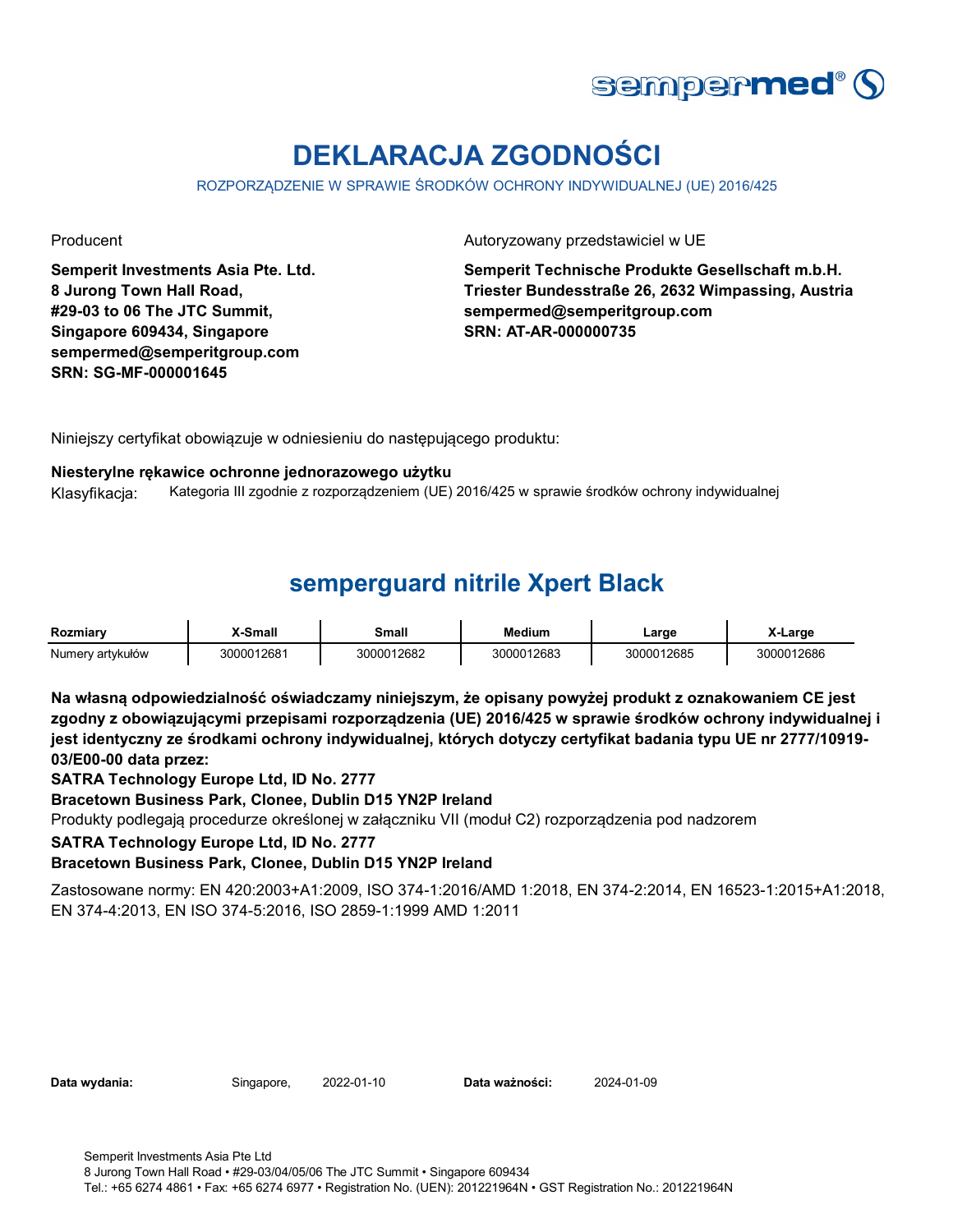

# **DECLARAȚIE DE CONFORMITATE**

REGULAMENTULUI (EU) 2016/425 PENTRU ECHIPAMENTUL PERSONAL DE PROTECȚIE

**Semperit Investments Asia Pte. Ltd. 8 Jurong Town Hall Road, #29-03 to 06 The JTC Summit, Singapore 609434, Singapore sempermed@semperitgroup.com SRN: SG-MF-000001645**

Producător Persoană împuternicită EU

**Semperit Technische Produkte Gesellschaft m.b.H. Triester Bundesstraße 26, 2632 Wimpassing, Austria sempermed@semperitgroup.com SRN: AT-AR-000000735**

Acest certificat este valabil pentru următoarele produse:

### **Mânușă de protecție nesterilă de unică folosință**

clasificare: Categoria III conform ordonanței EPP (EU) 2016/425

# **semperguard nitrile Xpert Black**

| mărimi               | X-Small    | Small      | <b>Medium</b> | Large      | X-Large    |
|----------------------|------------|------------|---------------|------------|------------|
| Numerele de articole | 3000012681 | 3000012682 | 3000012683    | 3000012685 | 3000012686 |

**Prin prezenta confirmăm preluând toată responsabilitatea că produsele marcate CE indicate mai sus corespund cerințelor de bază (EU) 2016/425 pentru echipamente personale de protecție și acestea sunt obiectul certificării de tip CE nr. 2777/10919-03/E00-00 eliberat prin:**

**SATRA Technology Europe Ltd, ID No. 2777**

**Bracetown Business Park, Clonee, Dublin D15 YN2P Ireland**

Produsele sunt obiectul procedurii conform anexei VII (modulul C2) sub supravegherea

**SATRA Technology Europe Ltd, ID No. 2777**

**Bracetown Business Park, Clonee, Dublin D15 YN2P Ireland**

Normele aplicate: EN 420:2003+A1:2009, ISO 374-1:2016/AMD 1:2018, EN 374-2:2014, EN 16523-1:2015+A1:2018, EN 374-4:2013, EN ISO 374-5:2016, ISO 2859-1:1999 AMD 1:2011

|  | Eliberat la data de: |  |
|--|----------------------|--|
|  |                      |  |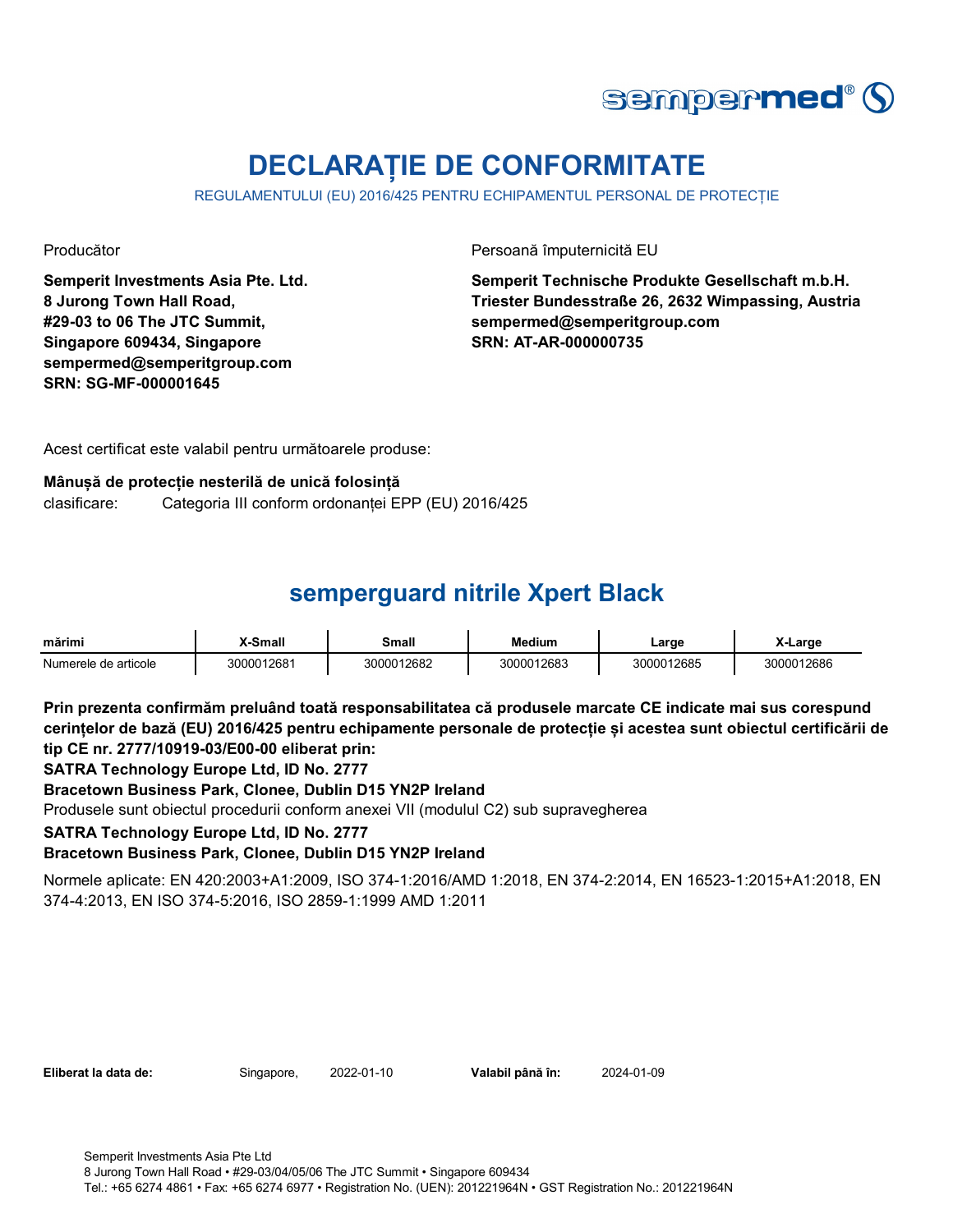

# **ΔΗΛΩΣΗ ΣΥΜΜΟΡΦΩΣΗΣ**

ΚΑΝΟΝΙΣΜΟΣ (ΕΕ) 2016/425 ΠΕΡΙ ΜΕΣΩΝ ΑΤΟΜΙΚΗΣ ΠΡΟΣΤΑΣΙΑΣ

**Semperit Investments Asia Pte. Ltd. 8 Jurong Town Hall Road, #29-03 to 06 The JTC Summit, Singapore 609434, Singapore sempermed@semperitgroup.com SRN: SG-MF-000001645**

Κατασκευαστής Γεριοδοτημένος αντιπρόσωπος στην ΕΕ

**Semperit Technische Produkte Gesellschaft m.b.H. Triester Bundesstraße 26, 2632 Wimpassing, Austria sempermed@semperitgroup.com SRN: AT-AR-000000735**

Το παρόν πιστοποιητικό ισχύει για τα ακόλουθα προϊόντα:

#### **Μη αποστειρωμένο προστατευτικό γάντι μιας χρήσης**

Ταξινόμηση: Κατηγορία II σύμφωνα με τον Κανονισμό (ΕΕ) 2016/425 περί ΜΑΠ

### **semperguard nitrile Xpert Black**

| Μενέθη            | <b>Y-Small</b> | Small      | Medium     | ∟arge      | X-Larɑe |
|-------------------|----------------|------------|------------|------------|---------|
| Αριθμοί προϊόντος | 3000012681     | 3000012682 | 3000012683 | 3000012685 | 12686   |

**Δια του παρόντος βεβαιώνουμε υπεύθυνα ότι τα ανωτέρω προϊόντα με σήμανση CE ικανοποιούν τις εφαρμοστέες διατάξεις του Κανονισμού (ΕΕ) 2016/425 περί μέσων ατομικής προστασίας και αποτελούν αντικείμενο του πιστοποιητικού εξέτασης τύπου ΕΕ με αρ. 2777/10919-03/E00-00 εκδόθηκε :**

**SATRA Technology Europe Ltd, ID No. 2777 Bracetown Business Park, Clonee, Dublin D15 YN2P Ireland Bracetown Business Park, Clonee, Dublin D15 YN2P Ireland** επιτήρηση **SATRA Technology Europe Ltd, ID No. 2777**

Εφαρμοζόμενα πρότυπα: EN 420:2003+A1:2009, ISO 374-1:2016/AMD 1:2018, EN 374-2:2014, EN 16523- 1:2015+A1:2018, EN 374-4:2013, EN ISO 374-5:2016, ISO 2859-1:1999 AMD 1:2011

| Εκδόθηκε: | Singapore, | $\mathbf{p}$ |
|-----------|------------|--------------|
|           |            |              |

**Εκδόθηκε :** Singapore, 2022-01-10 **Ισχύει έως:** 2024-01-09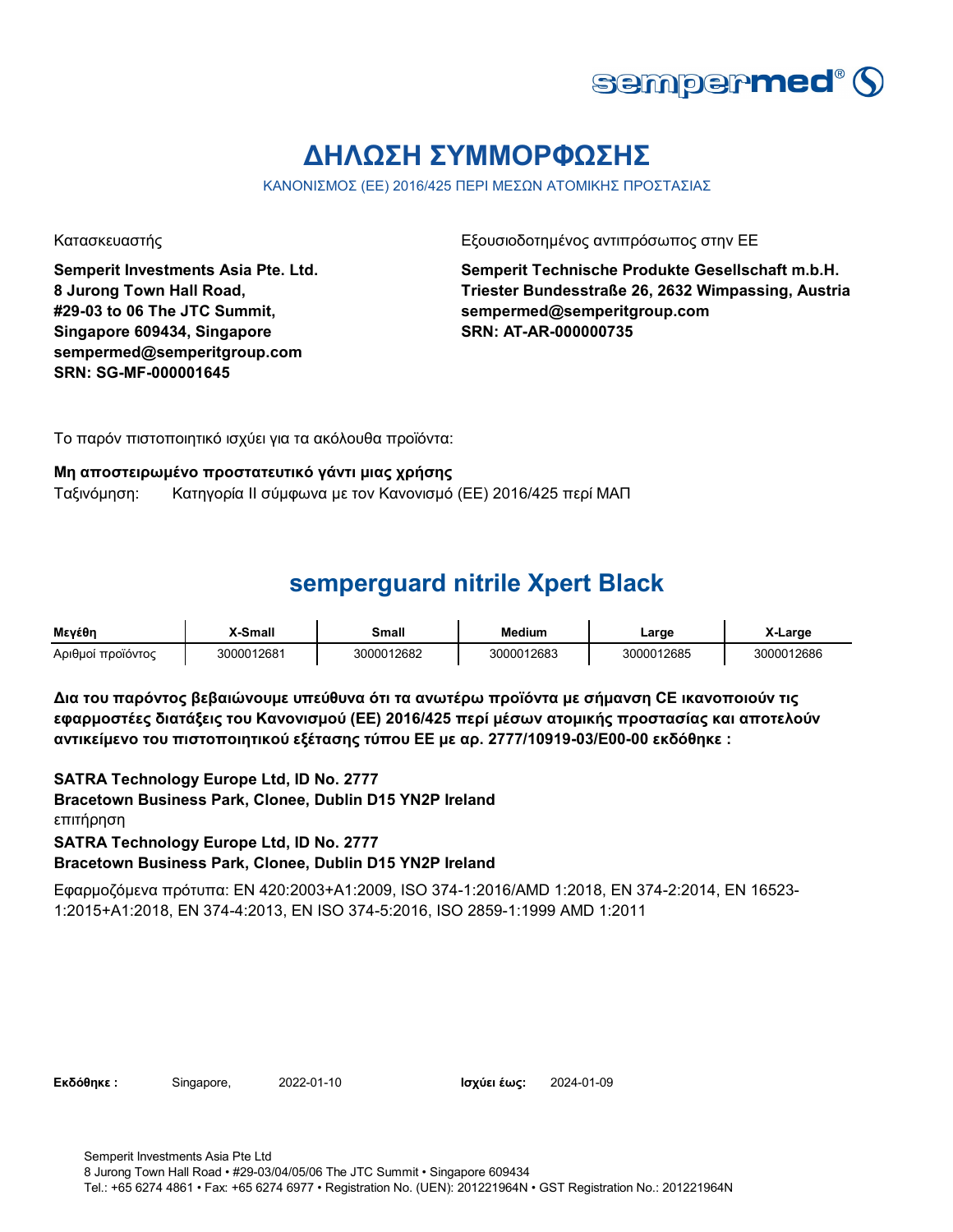

# **ДЕКЛАРАЦИЯ ЗА СЪВМЕСТИМОСТ НА**

РЕГЛАМЕНТ (EU) 2016/425 ЗА ЛИЧНИТЕ ПРЕДПАЗНИ СРЕДСТВА

**Semperit Investments Asia Pte. Ltd. 8 Jurong Town Hall Road, #29-03 to 06 The JTC Summit, Singapore 609434, Singapore sempermed@semperitgroup.com SRN: SG-MF-000001645**

Производител Упълномощен представител в ЕС

**Semperit Technische Produkte Gesellschaft m.b.H. Triester Bundesstraße 26, 2632 Wimpassing, Austria sempermed@semperitgroup.com SRN: AT-AR-000000735**

Настоящият сертификат важи за следните продукти:

#### **Нестерилна предпазна ръкавица за еднократна употреба** Класификация: Категория III съгл. Регламент за ЛПС (EU) 2016/425

# **semperguard nitrile Xpert Black**

| Размери              | K-Small    | Small      | Medium     | ∟arge      | Large      |
|----------------------|------------|------------|------------|------------|------------|
| Номера на артикулите | 3000012681 | 3000012682 | 3000012683 | 3000012685 | 3000012686 |

**С настоящето потвърждаваме при самостоятелна отговорност, че горепосочените продукти с маркировка СЕ съответстват на съществените разпоредби на Регламент (EU) 2016/425 за личните предпазни средства и са предмет на сертификата на ЕС за изследване на типа Nr. 2777/10919-03/E00-00 издадено чрез:**

**SATRA Technology Europe Ltd, ID No. 2777**

**Bracetown Business Park, Clonee, Dublin D15 YN2P Ireland**

Продуктите са предмет на процедурата съгл. Анекс VII (Модул С2) от Регламента под надзора на

**SATRA Technology Europe Ltd, ID No. 2777**

**Bracetown Business Park, Clonee, Dublin D15 YN2P Ireland**

Приложими норми: EN 420:2003+A1:2009, ISO 374-1:2016/AMD 1:2018, EN 374-2:2014, EN 16523-1:2015+A1:2018, EN 374-4:2013, EN ISO 374-5:2016, ISO 2859-1:1999 AMD 1:2011

**Издадено на:** Singapore, 2022-01-10 **Важи до:** 2024-01-09